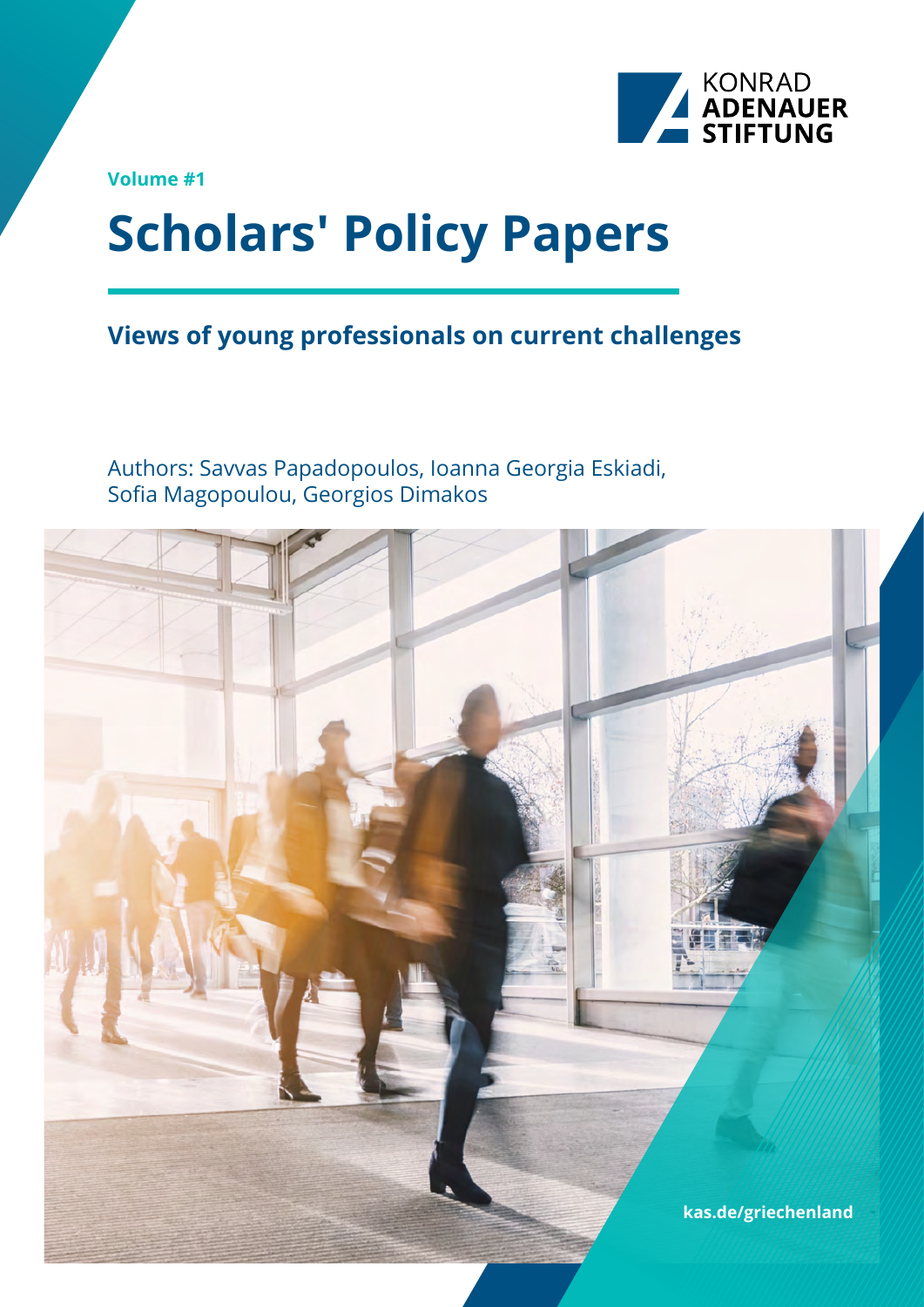

For a few years now, the Greece and Cyprus Office of the Konrad-Adenauer Foundation invests in the future of youth by offering scholarships to Greek and Cypriot postgraduate students and researchers, who are committed and motivated, share our social values and actively support the Rule of Law and Human Rights. At the same time, we organize Seminars and Workshops with experts addressed exclusively to our scholarship holders, aiming at their further enhancement of competences, knowledge and networking.

The KAS Greece and Cyprus Scholars' Policy Papers enrich our Scholarship Programme by offering our scholars the opportunity to share their expertise in the fields of international relations, politics, economy and social affairs. The views expressed belong solely to the writers and do not bind our Office.

KAS Greece/Cyprus supports the new generation in Greece and Cyprus and thus contributes to our common European future.

**Eleftherios Petropoulos, LL.M.**

Project Manager – Research Associate Konrad-Adenauer-Stiftung, Greece and Cyprus Office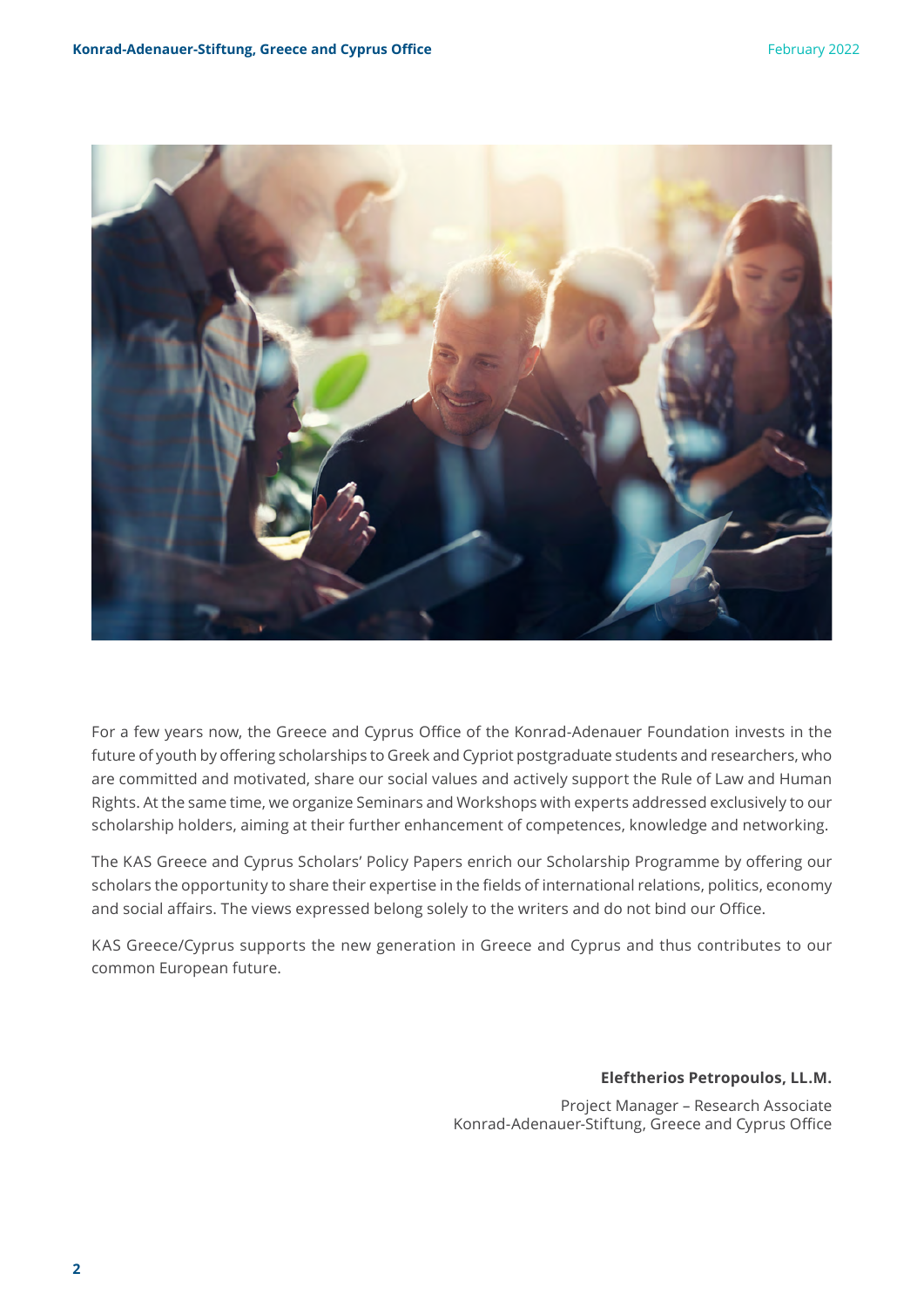# **Table of contents**

| 1. The importance of Franco-German relations for the European                  |    |
|--------------------------------------------------------------------------------|----|
| Integration process: Lessons from NGEU negotiations (2020)                     | 4  |
| 2. Crisis Management and Risk Communication: The Covid-19 vaccination policies |    |
| implemented by Greece and Germany during the first three months of 2021        | 10 |
| 3. Ukrainian Crisis: A checkpoint for Common Foreign and Security Policy?      | 14 |
| 4. The "first wave": digitalizing the Balkans during the pandemic              | 18 |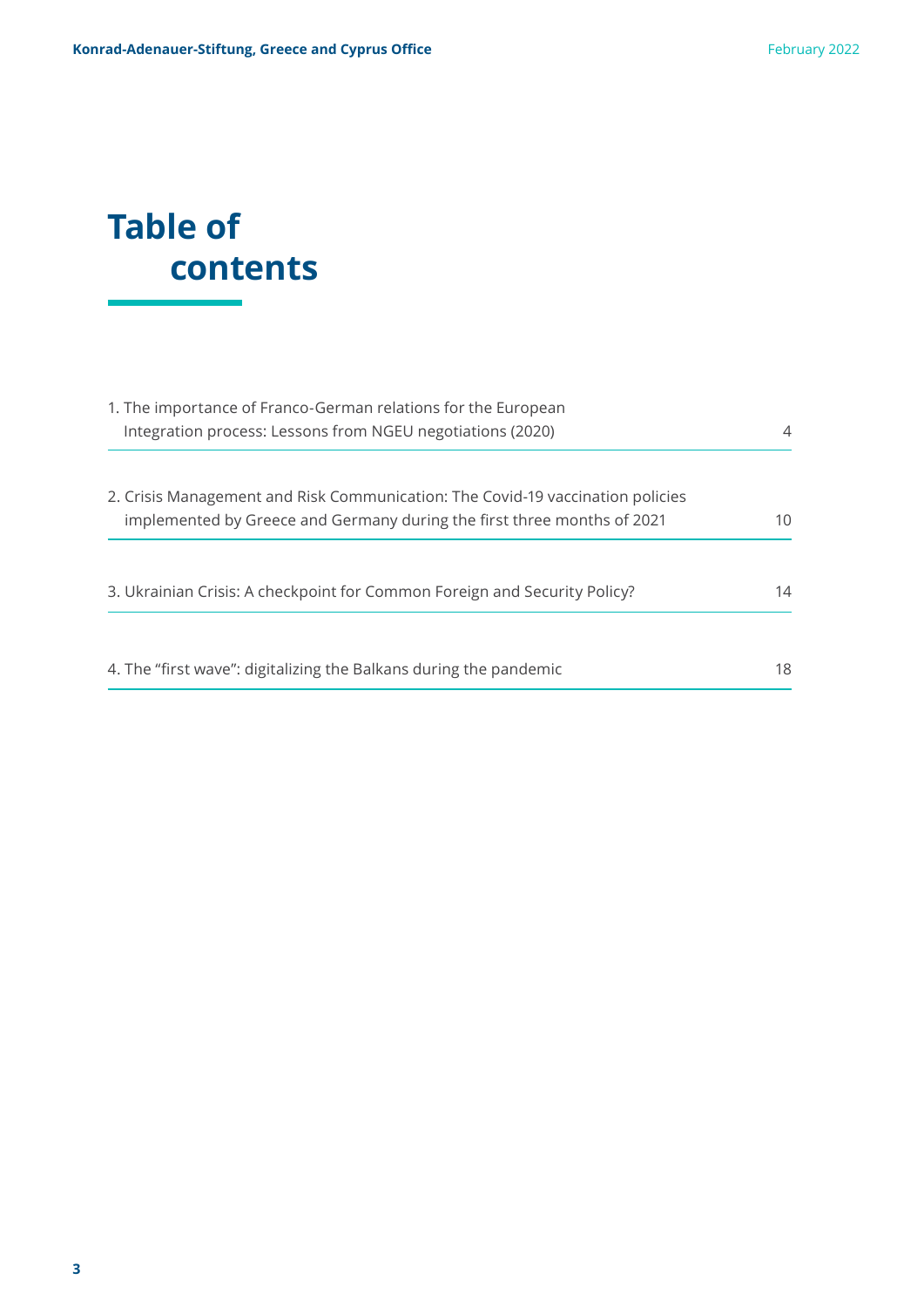### **The importance of Franco-German relations for the European Integration process: Lessons from NGEU negotiations (2020)**

#### **Savvas Papadopoulos**

**Do the Franco-German relations remain the driving force for the European Integration process? Which are the factors that contribute to a closer cooperation between the two states? Does the EU progress come to fruition only when the Franco-German engine is activated? The current policy paper tries to examine the significance of the Franco-German relations for the European integration process, and their refunction during the Next Generation EU and MFF 2021-2027 program negotiations aiming to understand how the recent past events shaped their current relations and the future ofthe Union. The policy paper will examine the factors that led to the successful negotiations of the NGEU, the best practices, the lessons learnt as well as the points of convergence and contention between the two countries.**

#### **Introduction**

The Great Recession in 2008 and its ramifications in European economies led to a decade of crisis marking the rise of Euroscepticism, a direct challenge of the European project. However, the European integration process never paused and continued adopting a different approach. Member states were reluctant to transfer their sovereignty to supranational entities, but they continued to promote cooperation and empower intergovernmental institutions, as the European Council, pursuing further joint collaboration even in unmapped areas<sup>1</sup>.

Intergovernmental settings promote the bargaining process where the powers of each member state are vital for the successful outcome. The opposing national preferences lead to the formation of coalitions and the deployment of negotiation tactics and strategies. Bilateral meetings and agreements can take place in order to establish common ground among

member states and maximize the bargaining power during the negotiation process. According to Bailer<sup>2</sup> (2004), member states with exogenous powers such as geography, population, and economic and military power are likely to succeed in EU negotiations. France and Germany are the largest, most populated and economically powerful states in the Union making their consent, vital for European policy-making. Their collaboration is a real evidence of the of intergovernmentalism's efficiency in the EU<sup>3</sup> .

France and Germany's relations are considered historically vital not only for the European process but the peace and prosperity of the European region. In his memoirs, the German Chancellor Konrad Adenauer, stated that France and Germany have shared a common purpose to "overcome a history of war," terminating years of cruelty and hatred. The European Union could be perceived as a project to establish peaceful relations between the two countries and peace

<sup>1</sup> Bickerton, C. J., Hodson, D., &Puetter, U. (2015). The New Intergovernmentalism. Oxford University Press.

<sup>2</sup> Bailer, S. (2004). Bargaining Success in the European Union. European Union Politics, 5(1), 99–123

<sup>3</sup> Darmé, C. (2020, May 25). When the Franco–German "Couple" Starts Making Sense Again. IAI IstitutoAffariInternazionali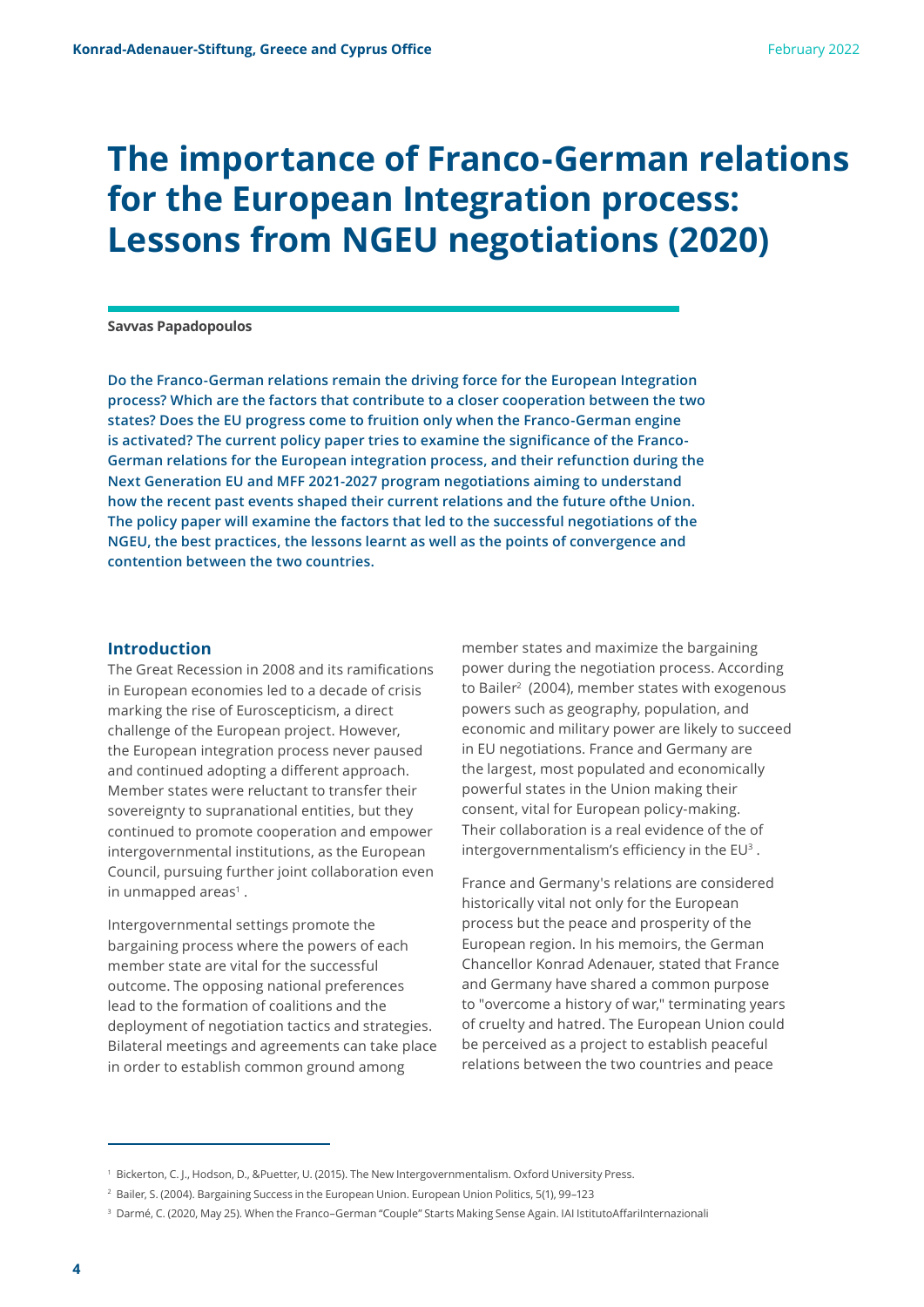in the whole European continent. Due to their "eternal" destiny of being interdependent, the only solution is cooperation and communication, whilst the alternative would be disputes and conflict<sup>4</sup> .

In the post-2008 financial crisis, Germany, due to its economic performance, acquired a leadership position becoming a -reluctant- "hegemon"5 directing the EU. Germany as a supporter of the ordoliberal framework -Ordnungspolitik -<sup>6</sup> including fiscal restraints and economic targets instilled this model in the eurozone. France's weak position created imbalances between the relations of the two countries and provided the impression that the "engine" seemed malfunctioning or obsolete<sup>7</sup>. Mourlon-Druol (2017) adds that the Eurozone crisis surfaced the differences between the two states, and



collaboration on significant issues seemed hard to achieve.

 The events of the COVID-19 pandemic were a wake-up call of the Franco-German pair. The power of the two states ensures their leadership position<sup>8</sup> in the Union providing stability, cohesion and a clear direction; France and Germany achieved to cooperate ending in a common proposal and agenda regarding the Next Generation EU package, leading to the recovery of the European Economy and shaping the post-pandemic Union.

#### **The Franco-German duet as an engine for the European integration process**

After WWII, the Franco-German cooperation was launched with the Elysée Treaty(1963) in which a bilateral agreement marked the "special relationship" between them<sup>9</sup>. After the treaty, France and Germany have enhanced their relations to achieve better coordination at an EU level. The known Blaesheim process is a notable example based on the idea of informal communication and collaboration among the two countries. An efficient Franco-German cooperation presses the EU towards significant integration steps through resolving impasses and reaching European compromises<sup>10</sup>.

Traditionally, due to the uniqueness of each state, France and Germany tend to prefer different policies and opposing views on policymaking. The different preferences lead member states in different coalitions, each acquiring a position of leadership in opposed camps. France tends to adopt positions closer to the Southern European states, while Germany prefers the positions of Frugals. Despite of their opposite preferences,

<sup>10</sup> Poptcheva, 2015

<sup>4</sup> Treacher, A. (2002). Franco-German Relations and European Integration: Peeling off the Labels. The British Journal of Politics and International Relations, 4(3), 510–518.

<sup>5</sup> Mourlon-Druol, E. (2017). Rethinking Franco-German relations: a historical perspective. Bruegel. 29.

<sup>6</sup> Bulmer, S. (2014). Germany and the Eurozone Crisis: Between Hegemony and Domestic Politics. West European Politics, 37(6), 1244– 1263.

<sup>7</sup> Mourlon-Druol, 2017

<sup>8</sup> Krotz, U., & Schramm, L. (2021a). An Old Couple in a New Setting: Franco-German Leadership in the Post-Brexit EU. Politics and Governance, 9(1), 48–58.

<sup>9</sup> Poptcheva, E.-M. (2015, October). The Franco-German relationship in the European Union: A short overview | Think Tank | European Parliament. EPRS | European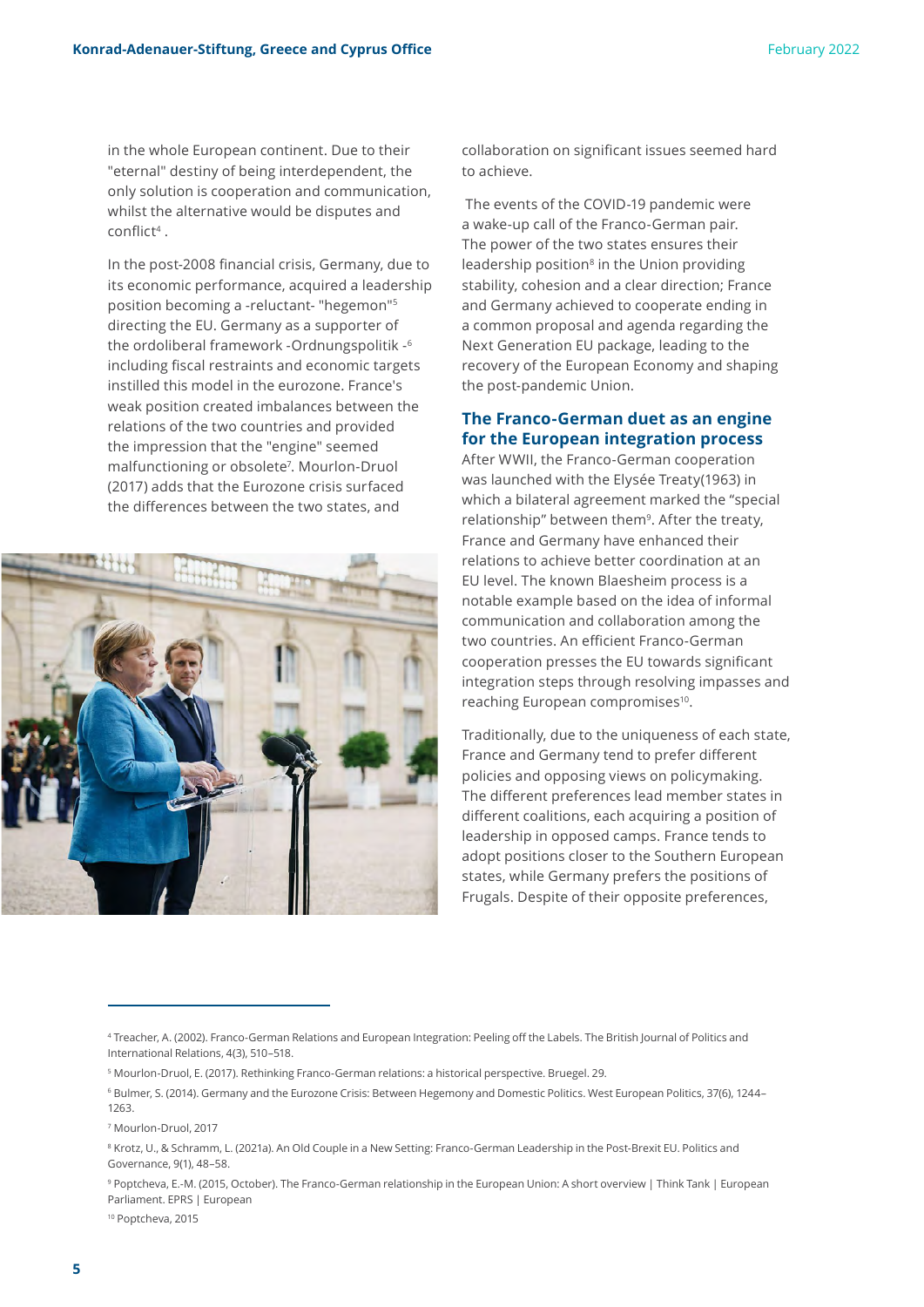they maintain open communication channels and willing to cooperate in order to solve the gradual deadlocks in the European decision-making process.

The achievement of an agreement between France and Germany is explained by the idea of compromise by proxy<sup>11</sup> namely to bridge the differences and engage all actors with opposed views and preferences<sup>12</sup>. The coordination and agreements achieved by the two largest EU states is an example of how compromises are reached in the Union<sup>13</sup>.

#### **The case of NGEU negotiations in 2020**

During 2020, the pandemic found the EU at ground zero. The COVID-19 outbreak paused the economic circulation, leading the Union's economy to the brink of a new financial crisis. All the countries were affected dramatically especially the southern with a high public debt needing an immediate response.

The open letter of Italy, signed by nine member states for issuing corona bonds for the Recovery of the Union, was the beginning of the most extended negotiation process in the history of the EU. At the beginning, Germany maintained its decade position that loans must be used for those member-states that need assistance in the frame of existing fiscal tools<sup>14</sup>. On the other hand, France was in favor of the corona bond proposal, which agreed with Macron's idea of "European autonomy and sovereignty".

Two highly opposed camps were formed; the southern states requesting the issuance of corona bonds and the northern ones, keeping an unyielding stance and promoting the usage of existing financial tools as loans linked with reforms and economic targets. A harddistributive bargaining was taking place in the EU making clear that France and Germany had to take up the leadership initiative of the Union and pursue to achieve a compromise among them<sup>15</sup>.

Measured statements took place and extensive negotiations began. The two sides used integrative tactics to understand and come closer to each other's position through mutual concessions. The Franco-German tandem led to a joint proposal which set the agenda for the negotiations on the NGEU Fund. The joint initiative, which both leaders announced, was followed by bilateral meetings with the rest member-states, specifically with those they represented<sup>16</sup>. The entire process was coordinated by the two states which adopted direct communication channels.

The Franco-German approach contained an initiative for 500billion Euros on grants allocated according to the level COVID-19 ramification regarding geographical criteria as the country's size, while they supported funds for the Green and Digital transformation of the EU. The main reason behind the refunction of the pair was the deadlock the EU was into, while a series of destabilizing events such as the Brexit and Donald Trump's administration demanded a strong EU, able to compete to the new multipolar reality with the US and China. Finally, the ramifications of the Covid-19 pandemic plunged the EU into a financial crisis also affecting the economy of France and Germany17 18.

During the negotiation process, the Franco-German tandem proceeded to limit the gap with

<sup>11</sup> Koopmann, M. (2004)'A Driving Force Despite Everything: Franco-German Relations and the Enlarged European Union'. Notre Europe Studies & Research Paper No. 36.

<sup>12</sup> Darmé, 2020

<sup>13</sup> Krotz, U., & Schramm, L. (2021b). Embedded Bilateralism, Integration Theory, and European Crisis Politics: France, Germany, and the Birth of the EU Corona Recovery Fund\*. JCMS: Journal of Common Market Studies.

<sup>14</sup> Krotz& Schramm, 2021

<sup>15</sup> Krotz& Schramm, 2021

<sup>16</sup> Darmé, 2020

<sup>17</sup> Erlanger, S. (2020b, July 16). Merkel and Macron Propose E.U. Coronavirus Aid Fund. The New York Times.

<sup>18</sup> de la Porte, C., & Jensen, M. D. (2021). The next generation EU: An analysis of the dimensions of conflict behind the deal. Social Policy & Administration, 55(2), 388–402.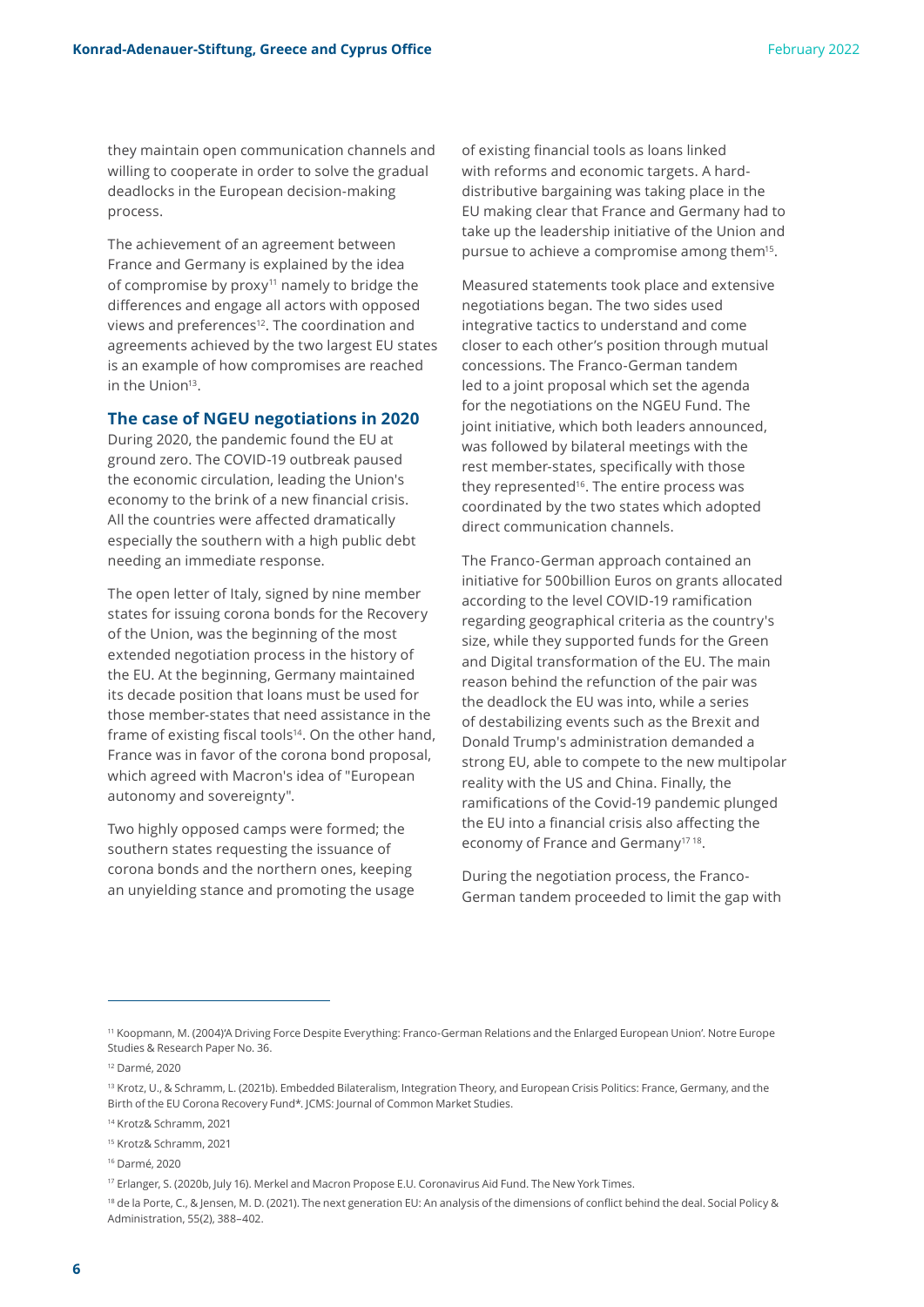the other member-state coalitions. Trade-offs and log-rolling have been used, whilst in case of actors, like Poland or Hungary, who threatened with veto, didn't affect France and Germany who were ready to proceed with the rest of the bloc. The final agreement was closer to the Franco-German tandem's position and objectives, proving once more that these two states are the driving force of the European integration process.

#### **What will the future bring?**

The events of the NGEU agreement shadow the post-Merkel Franco-German relations. In its manifesto, the new German government has argued to strengthen the EU and form it into a "Federal European State", Europäischern Bundesstaat. It is noteworthy that the first foreign trip of the new German Chancellor, Olaf Scholz, was in France, where he mentioned the necessity to make Europe more sovereign<sup>19</sup>.

All these statements align with Macron's ambitions, signaling the continuation of the close cooperation of the Franco-German tandem and the effects on the European Integration process. Although the German Chancellor's "European



sovereignty" is not identified with Macron's "European Autonomy"<sup>20</sup>, Germany prefers the Euro-Atlanticist approach to a European autonomy<sup>21</sup>. An additional area of conflict would be the future of the fiscal rules in EU. France and Italy have already signed a treaty that could be perceived similar as the birth treaty of the Franco-German Tandem in Elysee. France and Italy press for a reform of the Eurozone<sup>22</sup> against the fiscal restriction policies supported by the German Finance Minister. Finally, a significant cause of disagreement is formed around nuclear energy, where France and Germany openly disagree. France promotes the acceptance of nuclear energy as sustainable and eco-friendly, while the new German government has stated their public disagreement regarding the use of nuclear energy<sup>23</sup>.

#### **How could the recent past shape the future?**

The NGEU negotiations are a notable example of Franco-German joint leadership and its efficiency in forming agreements within the frame of opposed preferences. Inclusive tactics are vital to reach the Other. France and Germany, two member states from opposing camps, achieved to come closer and understand each other's viewpoints and preferences. The outcome of this process is a gradual mutual concession of both sides, by eliminating the positions that are -to the detriment of the other. In the case of NGEU negotiations, France stopped the request of corona bonds due to Germany's disagreement and Germany started examining the idea of grants.

Another vital lesson is the necessity for inclusion of the rest member states during the formation

<sup>&</sup>lt;sup>19</sup> Cohen, R., & Bennhold, K. (2021, December 11). Macron and Scholz Meet and Call for More 'European Sovereignty.' The New York Times. <sup>20</sup> Cohen & Bennhold, 2021

<sup>&</sup>lt;sup>21</sup> Streeck, W. (2022, February 1). New German coalition'scompetingvisions. Le MondeDiplomatique.

<sup>&</sup>lt;sup>22</sup> Leali, G. (2021, December 23). Macron and Draghi jointly call for softer fiscal rules. POLITICO.

<sup>23</sup> Wehrmann, B. (2021, December 6)New German govt faces tough challenge in French nuclear power push for the EU – media. Clean Energy Wire.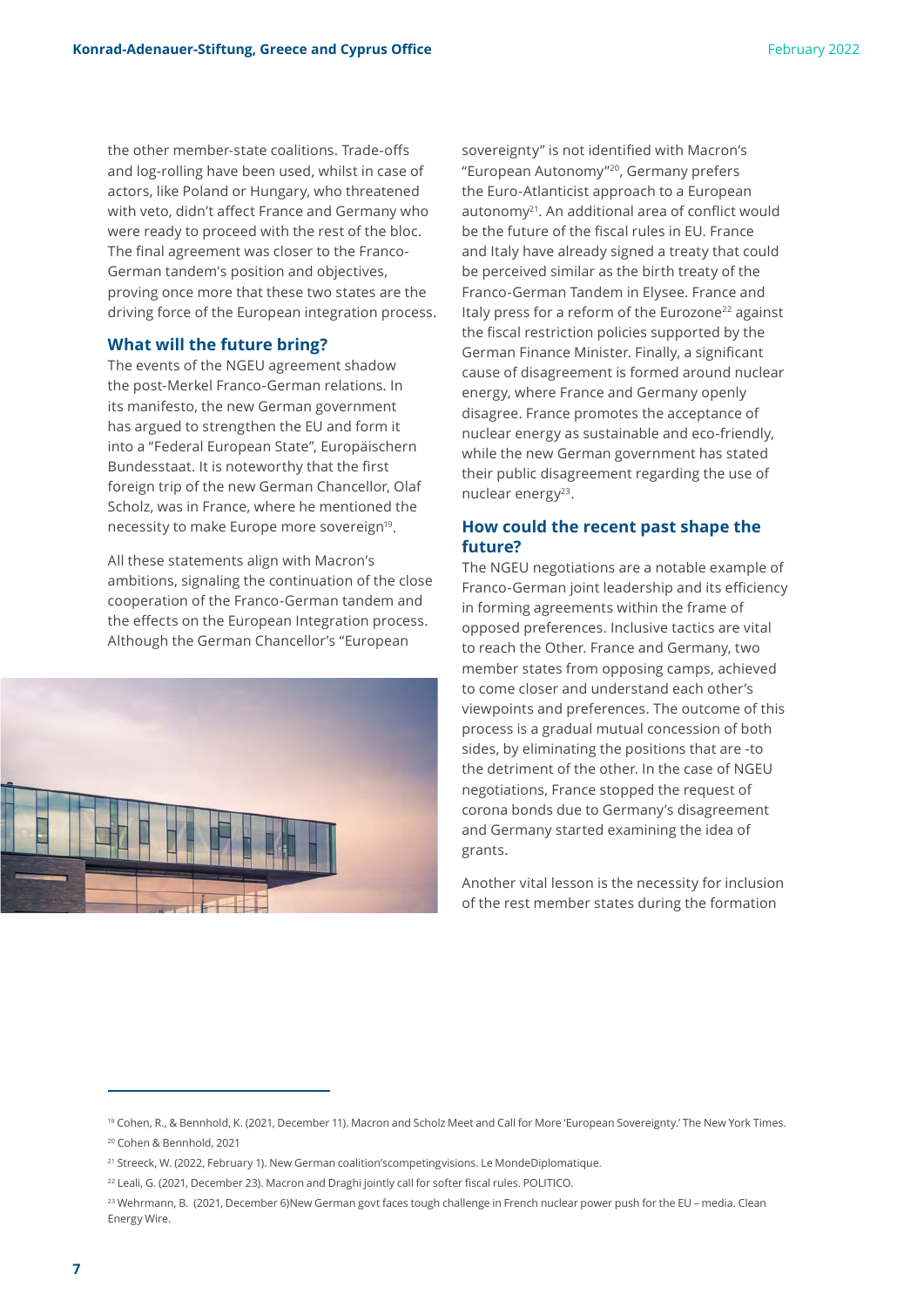of the agreement. Even though the Franco-German initiatives are the "fuel" for the European integration process, the engagement of the rest member states is necessary. In the case of 2020 NGEU negotiations, some may criticize the Franco-German approach as leaving small space for any agenda setting. However, thanks to the outreach of Emmanuel Macron and Angela Merkel to the other member-states, they achieved through bilateral meetings to shape an inclusive compromise, where all declared their satisfaction in their domestic arenas.

#### **Conclusions**

The events of the 2020 NGEU negotiations confirmed the power of the Franco-German tandem. However, the critics of the Franco-German bilateral agreements argue that those agreements pre-form the European decisionmaking process, leaving no space for other actors

to get involved and influence the process. At the same time, supranational institutions could rarely become direct "actors". As Mourlon-Druol (2017) states, it is clear that any significant European policy or reform requires the consent and cooperation of the "duet", but it is also essential to establish an environment of co-decision with the rest member states, either through further bilateral meetings or through the framework of the European Council. The case of NGEU (2020) is an example on how the Franco-German tandem can form an inclusive environment for member states' interests, fulfilling the European Integration promise.

#### **References**

Bailer, S. (2004). Bargaining Success in the European Union. European Union Politics, 5(1), 99–123. <https://doi.org/10.1177/1465116504040447>

Bickerton, C. J., Hodson, D., &Puetter, U. (2015). The New Intergovernmentalism. Oxford University Press.

Bulmer, S. (2014). Germany and the Eurozone Crisis: Between Hegemony and Domestic Politics. West European Politics, 37(6), 1244–1263.<https://doi.org/10.1080/01402382.2014.929333>

Cohen, R., & Bennhold, K. (2021, December 11). Macron and Scholz Meet and Call for More 'European Sovereignty.' The New York Times. [https://www.nytimes.com/2021/12/10/world/europe/macron-scholz](https://www.nytimes.com/2021/12/10/world/europe/macron-scholz-france-germany-meeting.html?referringSource=articleShare)[france-germany-meeting.html?referringSource=articleShare](https://www.nytimes.com/2021/12/10/world/europe/macron-scholz-france-germany-meeting.html?referringSource=articleShare)

Darmé, C. (2020, May 25). When the Franco–German "Couple" Starts Making Sense Again. IAI IstitutoAffariInternazionali. [https://www.iai.it/en/pubblicazioni/when-franco-german-couple-starts-making](https://www.iai.it/en/pubblicazioni/when-franco-german-couple-starts-making-sense-again)[sense-again](https://www.iai.it/en/pubblicazioni/when-franco-german-couple-starts-making-sense-again)

de la Porte, C., & Jensen, M. D. (2021). The next generation EU : An analysis of the dimensions of conflict behind the deal. Social Policy & Administration, 55(2), 388–402. <https://doi.org/10.1111/spol.12709>

Erlanger, S. (2020b, July 16). Merkel and Macron Propose E.U. Coronavirus Aid Fund. The New York Times. [https://www.nytimes.com/2020/05/18/world/europe/coronavirus-european-union-fund.](https://www.nytimes.com/2020/05/18/world/europe/coronavirus-european-union-fund.html?referringSource=articleShare) [html?referringSource=articleShare](https://www.nytimes.com/2020/05/18/world/europe/coronavirus-european-union-fund.html?referringSource=articleShare)

Koopmann, M. (2004)'A Driving Force Despite Everything: Franco-German Relations and the Enlarged European Union'. Notre Europe Studies & Research Paper No. 36. [https://institutdelors.eu/en/publications/](https://institutdelors.eu/en/publications/a-driving-force-despite-everything-franco-german-relations-and-the-enlarged-european-union) [a-driving-force-despite-everything-franco-german-relations-and-the-enlarged-european-union](https://institutdelors.eu/en/publications/a-driving-force-despite-everything-franco-german-relations-and-the-enlarged-european-union)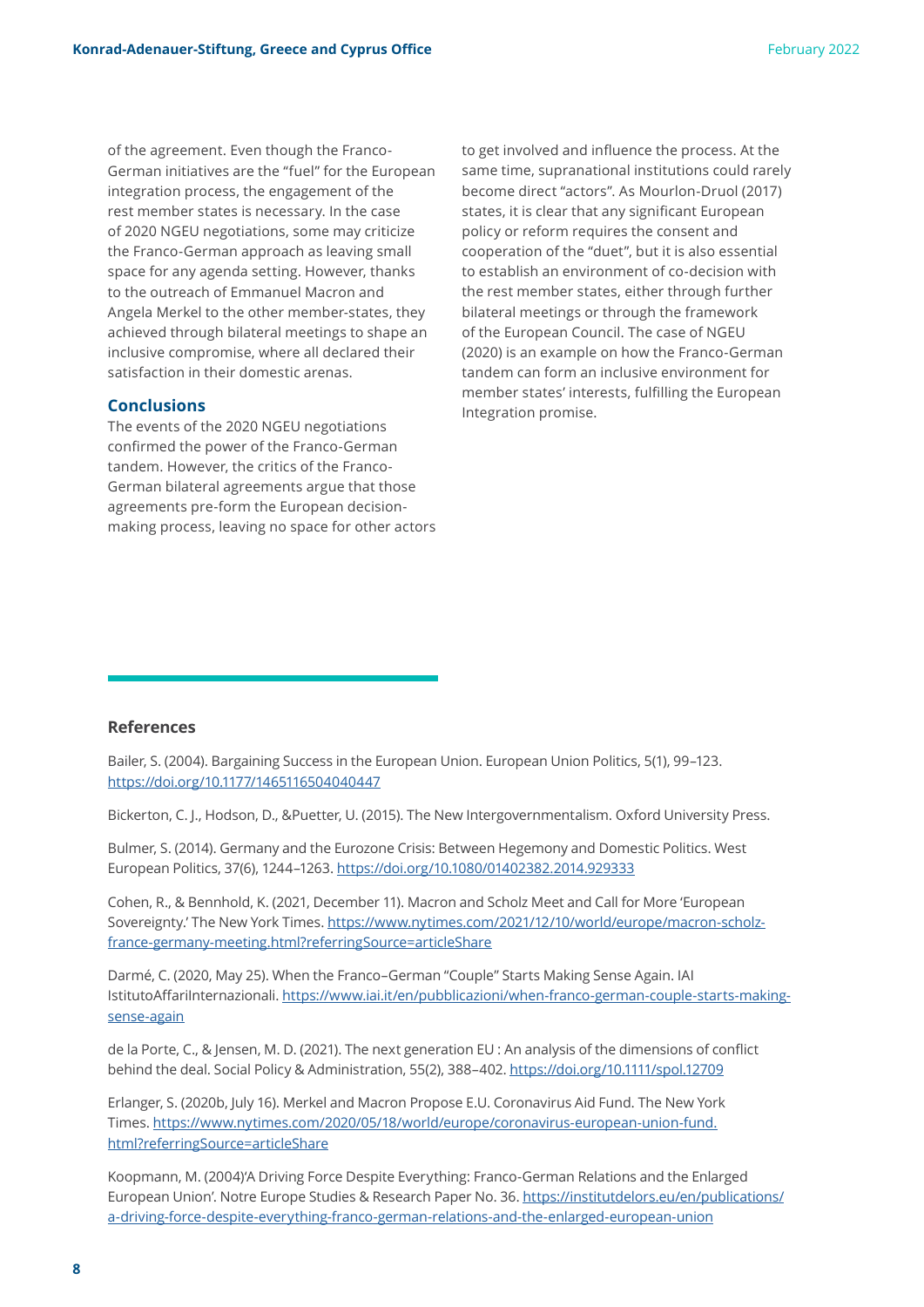Krotz, U., & Schramm, L. (2021a). An Old Couple in a New Setting: Franco-German Leadership in the Post-Brexit EU. Politics and Governance, 9(1), 48–58.<https://doi.org/10.17645/pag.v9i1.3645>

Krotz, U., & Schramm, L. (2021b). Embedded Bilateralism, Integration Theory, and European Crisis Politics: France, Germany, and the Birth of the EU Corona Recovery Fund\*. JCMS: Journal of Common Market Studies.<https://doi.org/10.1111/jcms.13251>

Leali, G. (2021, December 23). Macron and Draghi jointly call for softer fiscal rules. POLITICO. <https://www.politico.eu/article/macron-draghi-eu-softer-fiscal-rules/>

Mourlon-Druol, E. (2017). Rethinking Franco-German relations: a historical perspective. Bruegel. 29. <https://www.bruegel.org/wp-content/uploads/2017/11/PC-29-2017.pdf>

Wehrmann, B. (2021, December 6)New German govt faces tough challenge in French nuclear power push for the EU – media. Clean Energy Wire. [https://www.cleanenergywire.org/news/new-german-govt-faces](https://www.cleanenergywire.org/news/new-german-govt-faces-tough-challenge-french-nuclear-power-push-eu-media)[tough-challenge-french-nuclear-power-push-eu-media](https://www.cleanenergywire.org/news/new-german-govt-faces-tough-challenge-french-nuclear-power-push-eu-media)

Poptcheva, E.-M. (2015, October). The Franco-German relationship in the European Union: A short overview | Think Tank | European Parliament. EPRS | European ParliamentaryResearch Service. [https://www.europarl.europa.eu/thinktank/en/document/EPRS\\_BRI\(2015\)568359](https://www.europarl.europa.eu/thinktank/en/document/EPRS_BRI(2015)568359)

Streeck, W. (2022, February 1). New German coalition'scompetingvisions. Le MondeDiplomatique. <https://mondediplo.com/2022/02/03europe>

The Economist. (2020a, May 21). The Merkel-Macron plan to bail out Europe is surprisinglyambitious. [https://www.economist.com/europe/2020/05/21/the-merkel-macron-plan-to-bail-out-europe-is](https://www.economist.com/europe/2020/05/21/the-merkel-macron-plan-to-bail-out-europe-is-surprisingly-ambitious)[surprisingly-ambitious](https://www.economist.com/europe/2020/05/21/the-merkel-macron-plan-to-bail-out-europe-is-surprisingly-ambitious)

The Economist. (2020c, July 23). The EU'sleadershaveagreed on a €750bn covid-19 recoverypackage. [https://www.economist.com/europe/2020/07/21/the-eus-leaders-have-agreed-on-a-eu750bn-covid-19](https://www.economist.com/europe/2020/07/21/the-eus-leaders-have-agreed-on-a-eu750bn-covid-19-recovery-package) [recovery-package](https://www.economist.com/europe/2020/07/21/the-eus-leaders-have-agreed-on-a-eu750bn-covid-19-recovery-package)

Treacher, A. (2002). Franco-German Relations and European Integration: Peeling off the Labels. The British Journal of Politics and International Relations, 4(3), 510–518.<https://doi.org/10.1111/1467-856x.00092>

**Savvas Papadopoulos** has a BSc in International, European and Regional Studies at Panteion University and an MSc in International Negations at Athens University of Economics and Business. At the same time, he is a Konrad Adenauer Stiftung scholar. During the last five years, he has been working in Non-Governmental Organizations in the humanitarian field, while he is engaged with Youth organizations advocating youth participation in the EU.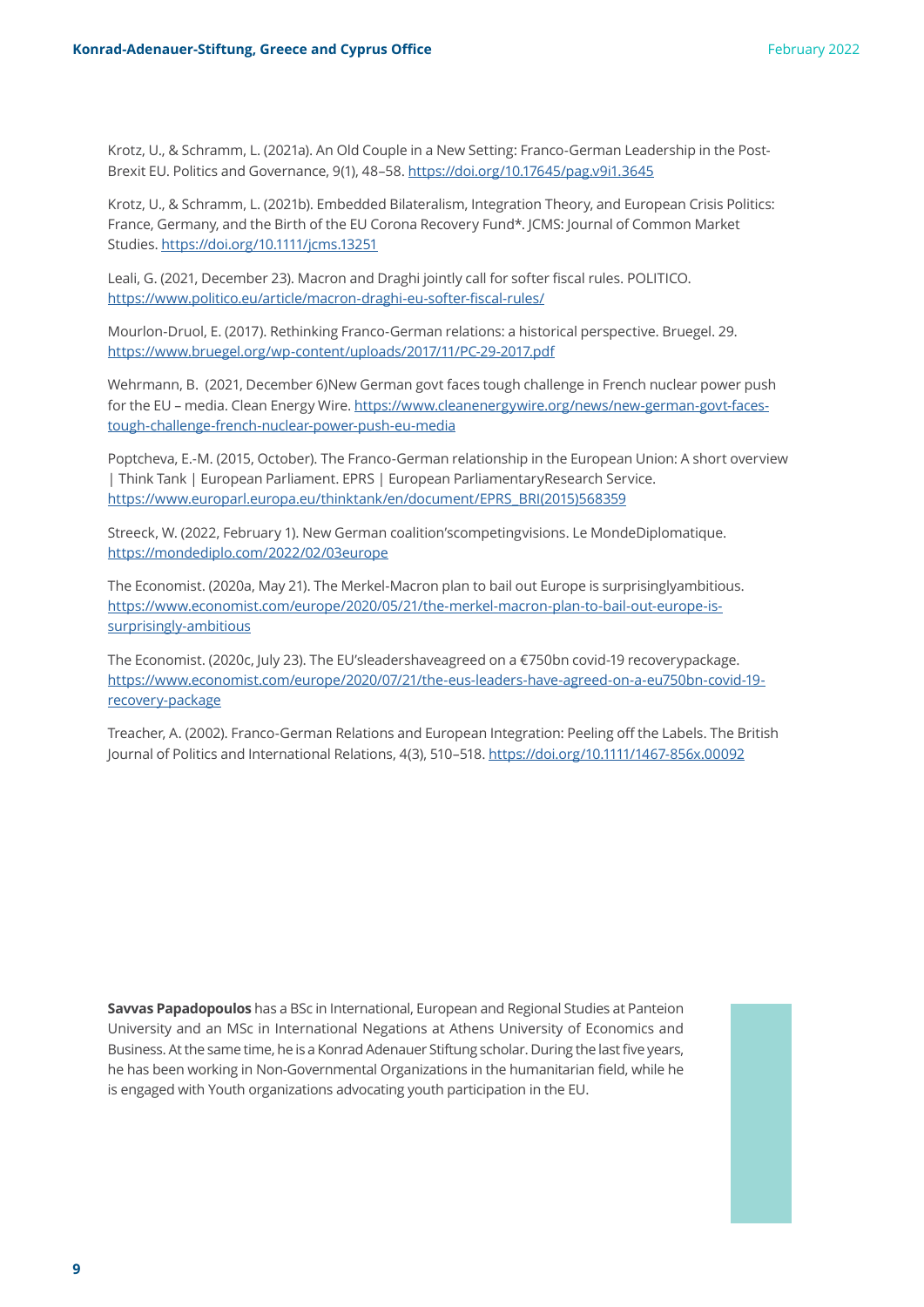## **Crisis Management and Risk Communication:**

### **The Covid-19 vaccination policies implemented by Greece and Germany during the first three months of 2021**

**Ioanna Georgia Eskiadi**

**The current policy paper aims to analyze and explore the Covid-19 vaccination policies implemented by the Greek and German governments in the first three months of 2021 in the prism of crisis management and risk communication. The period refers to the beginning of the vaccination process in both countries. Covid-19 was an unknown risk with high scientific uncertainty about its impact and how it was spread due to its novelty leading to mixed messages. Crisis management and risk communication have emerged during the Covid-19 pandemic as two necessary and important concepts that each state should take into account in order to create its strategy. The two governments need to be better prepared in future crisis and develop an effective communication policy to reach the audience and protect public health. This could happen by promoting health literacy and education among the citizens.**

#### **Introduction**

Covid-19 pandemic has affected gravely the humanity the last two years. Governments in order to act, respond and manage a crisis need to be prepared, to have a well-structured crisis management plan, effective risk communication to address their messages and convince the audience about the severity of the virus. In this paper, we present the vaccination policies implemented by the Greek and the German governments during the first three months of 2021. Especially, we emphasize on how the two governments organized the vaccination rollout and how the vaccination process was communicated. In the beginning, we analyze shortly the two definitions, then we present the two vaccination policies; we compare them and finally we recommend some practical next steps for future crisis. Vaccine hesitancy is present and high in both countries and one of the main reasons is the lack of trust to the public institutions, of coordination and communication plan and the rise of disinformation.

#### **Crisis Management and Risk Communication**

Crisis management is a process of strategic planning, a procedure that removes someone from the risk and the uncertainty of a negative event and allows a government to better control its future. Effective crisis management includes crisis communication which not only reduces the crisis but can also bring an organization a better reputation than it had before. Risk communication; refers to the dialogue between the organizations and the public before, during and after a negative event. Dialogue includes strategies and tactics designed to reduce damage to a government's image. Risk Communication is vital especially in an attempt to contain the diffusion of already spreading risks or risk consequences, especially in cases of contagious diseases like Covid-19 pandemic. It is, also, connected with trust, an important element in understanding perceived risk.

Public health correspondents can be part of the crisis response team, so they need to be trained and regularly use technological tools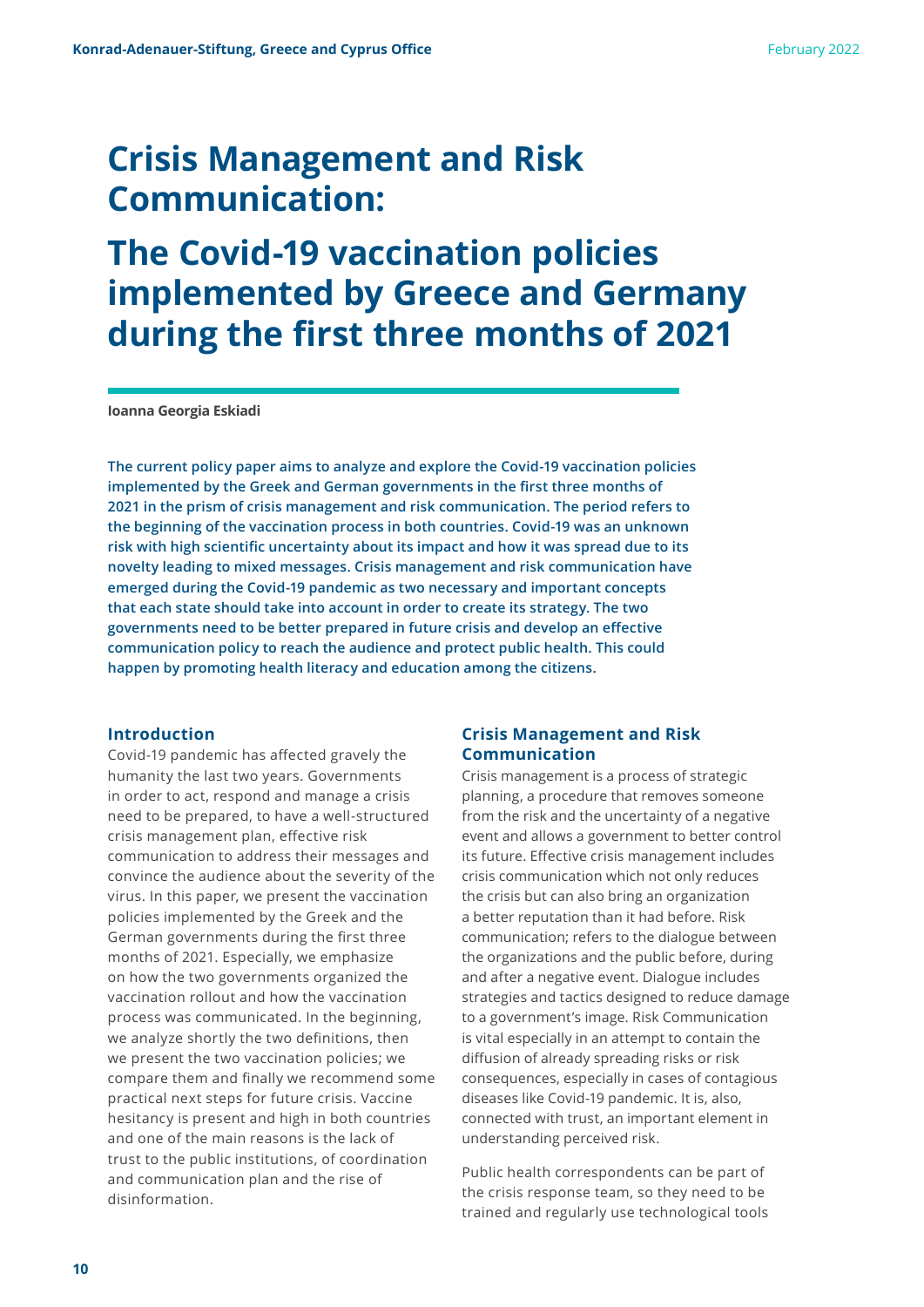that can increase their preparedness. In health crisis management, timely and accurate risk information is needed. A government needs two-way symmetrical crisis communication in its processes to respond to the public and their need for information. It's important to use accurate messages to reach the audience with the most effective method. Ensuring message consistency can promote public trust in the government's approach in managing risks including Covid-19.



One potential challenge to achieving the target of maximum immunization is vaccine hesitancy and a growing anti-vaccination movement across Europe, because coercion has resulted in increased and hardening distrust in authorities. Research into vaccine communication has argued that communicators should not be too optimistic in their expectations and communicate to these nations that they will not go 'back to normal' any time soon, particularly in the face of uncertainty about timelines. Government agencies sometimes lack public trust and credibility and officials often use technical, legalistic, or bureaucratic language which is difficult to comprehend and gives the impression that officials are being unresponsive or evasive. Health policy analysis is a multidisciplinary approach to public policy that aims to explain the interaction between institutions, interests and ideas in the policy process.

#### **Greece**

The Greek government has managed the Covid-19 pandemic through strict lockdowns and preventative measures, imposing one of the longest lockdowns in Europe. The

hesitancy against the Covid-19 vaccine can be explained due to the concerns about the safety and effectiveness of it or the belief that the individuals are not at risk of becoming ill. Therefore, the Greek government had to deal with a public with high distrust to the former and to the vaccine. Greece communicated through daily press conferences, campaigns in social media and a specialized website, aimed to inform citizens about Covid-19 vaccine. The vaccination campaign started on the 22nd of December 2020 named "National Vaccination Campaign 'Operation Freedom", raising the ambitions of the public that the vaccine will give them back their freedom, something that was partially true because people can still be affected albeit vaccinated. The press conferences were made by a scientist and a politician. The prioritization of the vaccine was for the health care workers, older people who are housed in structures such as nursing homes and then people over 85 years old. On the 17th of January 2021, the vaccine was available for people older than 85. On the 5th of February, the vaccine of Astra Zeneca was decided to be available for all the citizens younger than 64 years old. People between 60- 64 and 75-79 would get the vaccine from 10th of February and 12th of February, respectively. At the end of March fully vaccinated were 565.000 citizens.

#### **Germany**

The German government took repressive measures to counteract the Covid-19 pandemic. Chancellor Angela Merkel was responsible to communicate and inform the citizens about the situation, announcing measures about the vaccination program. In Germany the pandemic is managed by local and regional governments, with the central government having a supervisory role. The vaccination campaign began on the 26th of December 2020 and the vaccine was planned to be distributed in four priority groups. The beginning was with everyone over 80-year-old and high-risk medical personnel. The second group consists of people aged 70 to 79 and those with high-risk preexisting conditions. The third group included people between 60 to 69, employees of the government, shops and vital infrastructure and teachers. The German government has been optimistic about vaccine rollout. Only around 10% of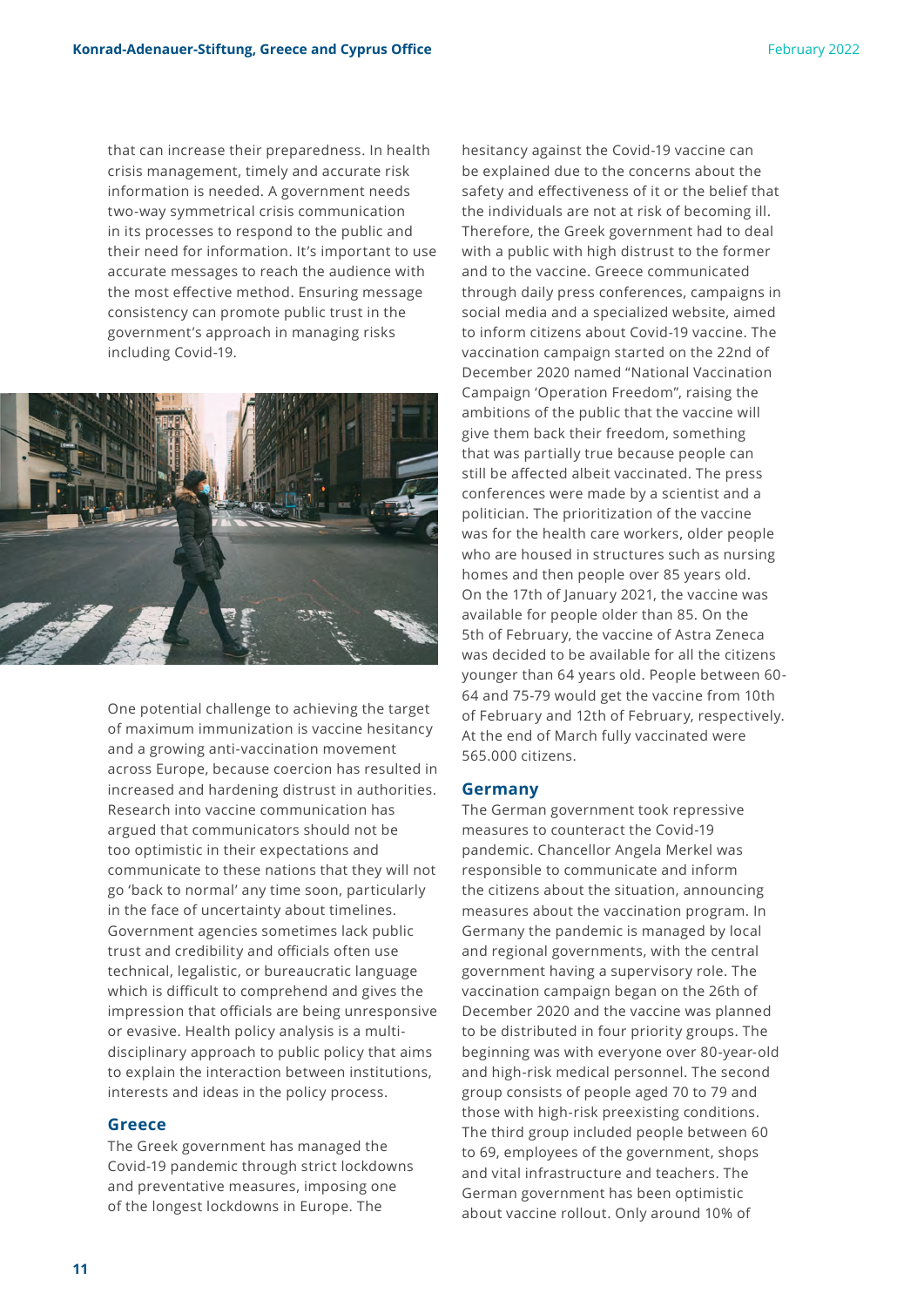the population had received a first dose by late March. The domestic vaccine rollout was decentralized and controlled by the Bundesländer resulting in slow progress until April. The German government vaccination communication strategy used a poor choice of imagery, not offering real incentives to get vaccinated, and exhibiting inconsistent policy and communication. Recent communications promoting vaccination have used images of clinical settings and images of people getting vaccinated in their arms, which may have the reverse impact by triggering fear or other negative emotions among unvaccinated individuals due to the presence of needles.

#### **Conclusion**

Greece and Germany entrusted the management and communication to specialized experts and scientists. Greece in contrast -to Germany has a centralized decision-making system leading to a faster response and to low vaccination rates until late March compared to Germany. Germany is characterized by trust to state institutions, science and media, an element that lacks in Greece. Both countries followed ambitious vaccination campaigns and advanced to predictions about the rates. The Greek government followed one-way oriented communication through press conferences and traditional media while the content published on webpages lacked visualizations and interactivity and made use of high scientific language. The German government communicated more effectively without using high-scientific language, following a two-way communication and using all the possibilities given by new media.

#### **Recommendations**

Both of the governments need to create, plan and implement policies that convince and educate the public about the real risk. Crisis management and risk communication implemented by the two countries raises and highlights issues of capacity and legitimacy. Both of the countries should have a better healthcare and governing system so as to avoid the spread of disinformation. Covid-19 pandemic has exposed governments to an unknown danger but they should be prepared and have a well-structured plan. The existence of a pre-crisis action plan as well as training and the ability to improvise during a crisis are

particularly important elements. The role of the leader of a state is important as it is a symbol of legitimacy and trust for the citizens. Greece should communicate early to avoid creating gaps to public consciousness which can be easily taken up by conspiracy theories spread through social media, leading to the infodemic phenomenon. Germany should organize better and more effectively the management of vaccine rollout by local and regional governments. The policy of the states needs to be oriented towards the protection of human health and the upgrading of the emergency system. Citizens need to be educated on preventive strategies to handle health crises, i.e., to have health literacy. Health literacy enables individuals to learn about the dynamics of the outbreak, to implement the practices that will protect themselves and people around them, and to resolve the dilemmas that they encounter in the environment of infodemics by introducing the causality principle. Reasoned transparency in communication alongside consistency and clarity are key elements to avoid long-term vaccine hesitancy and widespread vaccine refusal.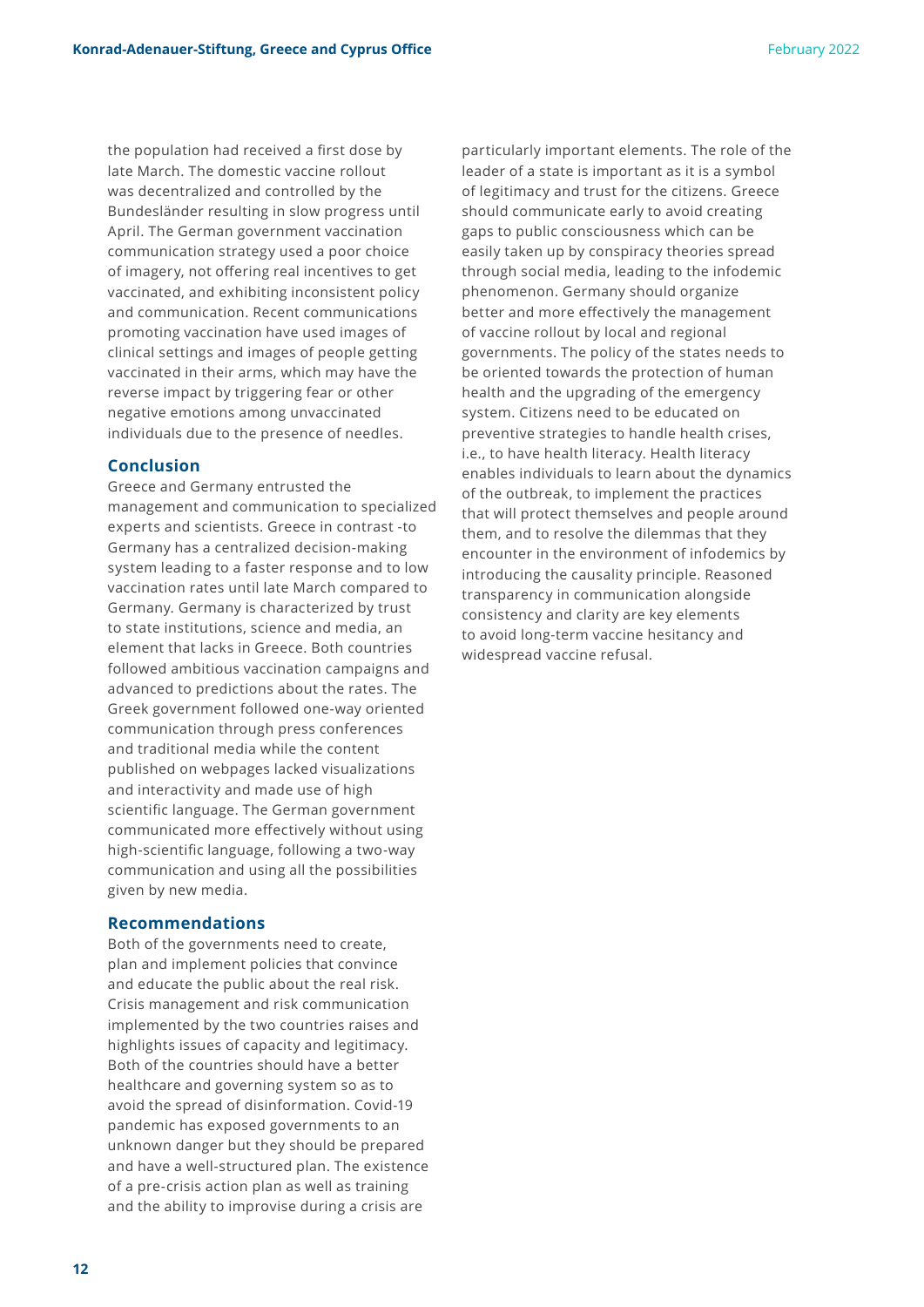#### **Bibliography**

Covello, V. T., Slovic, P., & Von Winterfeldt, D. (1986). Risk communication: A review of the literature.

Fearn-Banks, K. (2016). Crisis communications: A casebook approach. Routledge.

Kourlaba, G., Kourkouni, E., Maistreli, S., Tsopela, C. G., Molocha, N. M., Triantafyllou, C., ... & Zaoutis, T. E. (2021). Willingness of Greek general population to get a COVID-19 vaccine. Global health research and policy, 6(1), 1-10.

Löfstedt, R., & Boholm, Å. (Eds.). (2009). The earthscan reader on risk. Routledge.

Moreno, Á., Fuentes Lara, C. M., & Navarro, C. (2020). Covid-19 communication management in Spain: Exploring the effect of information-seeking behavior and message reception in public's evaluation.

Terry, P. C. (2020). To fight a NEW Coronavirus: Crisis management and international cooperation from a local perspective in Germany. Chinese Journal of International Law, 19(2), 215-220. doi:10.1093/chinesejil/ jmaa017

Walt, G., Shiffman, J., Schneider, H., Murray, S. F., Brugha, R., & Gilson, L. (2008). 'Doing'health policy analysis: methodological and conceptual reflections and challenges. Health policy and planning, 23(5), 308-317.

Warren, G. W., & Lofstedt, R. (2021). COVID-19 vaccine rollout management and communication in Europe: one year on. Journal of Risk Research, 1-20.

Warren, G. W., & Lofstedt, R. (2021). COVID-19 vaccine rollout risk communication strategies in Europe: a rapid response. Journal of Risk Research, 24(3-4), 369-379.

Warren, G. W., & Lofstedt, R. (2021). Risk communication and COVID-19 in Europe: lessons for future public health crises. Journal of Risk Research, 1-15.

**Ioanna Georgia Eskiadi** is a Master of Arts Candidate in Risk Communication and Crisis Journalism at the Aristotle University of Thessaloniki, Greece. She is also a Scholarship holder for her studies from Konrad Adenauer Stiftung (KAS) Greece and Cyprus and NATO 2030 Global Fellow. She is a Researcher and Project Officer at Digital Communication Network. Also, she holds a Bachelor of Arts in Journalism, Media, and Communication. She is fluent in Greek, English, German, Italian, Spanish and learns Arabic.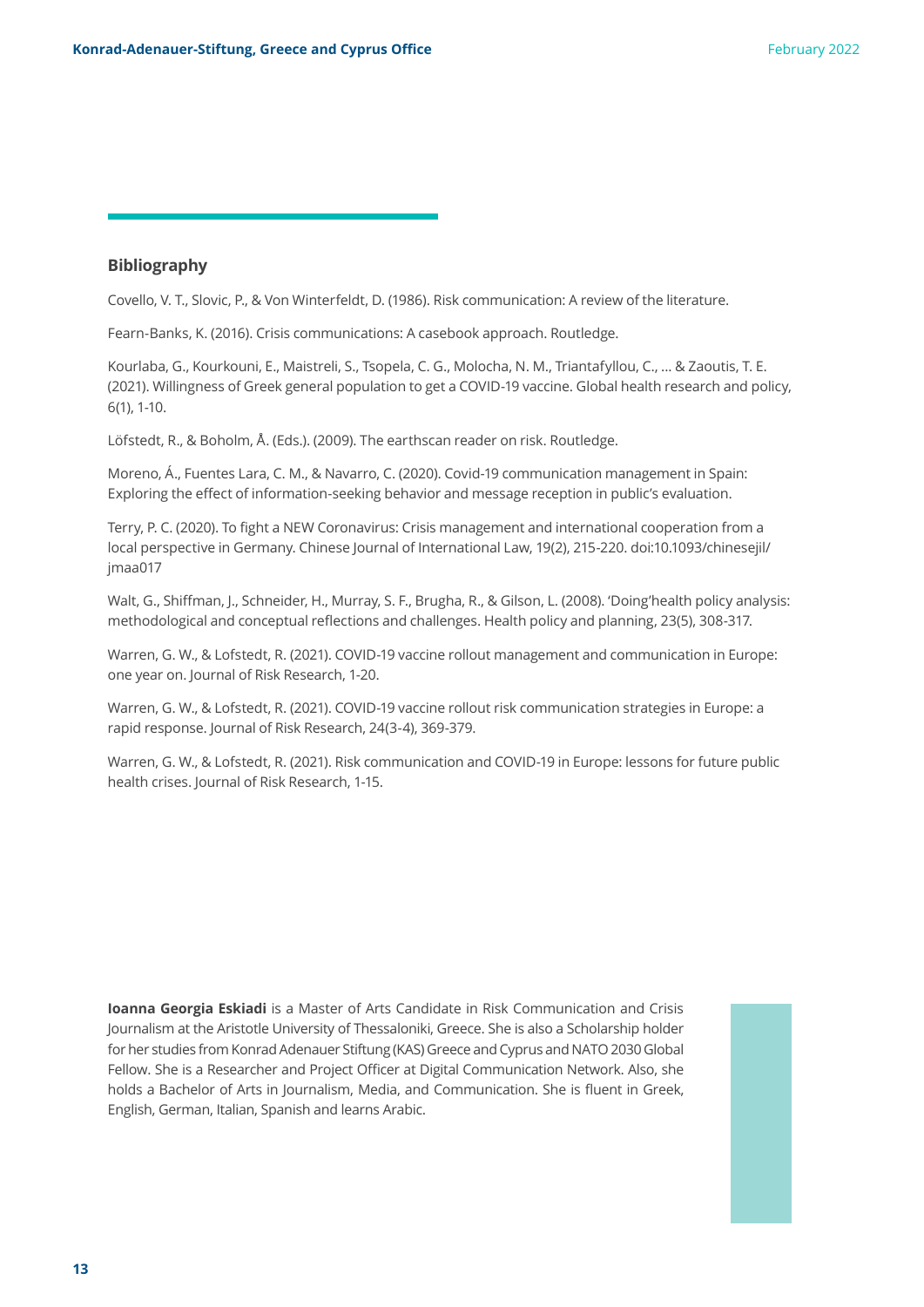## **Ukrainian Crisis: A checkpoint for Common Foreign and Security Policy?**

**Georgios Dimakos**

#### **Introduction**

An old crisis has revived in the East for the European Union (EU) as Russia gathered its troops along the Ukrainian borders. Russia has been steadily increasing its forces over the last months, making the Ukrainian government and the West nervous regarding its intentions. The Russian President, Vladimir Putin, is making clear that a potential expansion of NATO will not be tolerated and the possibility of a NATO membership for Ukraine is a serious security threat for Kremlin. This membership has ignited a serious dispute between NATO/EU and Russia with severe implications for the stability of the European continent and economy; the provision of Russian gas to the  $EU<sup>1</sup>$  and European energy reserves are in historic low levels, Nord Stream 2 (a gas pipeline connecting Russia to Germany – and one of the most important projects of GAZPROM) might be halted indefinitely<sup>2</sup>, the energy prices are suffocating the European economy, and the Ukrainian integrity is in jeopardy.

#### **Background**

The Ukrainian crisis began in 2014 when the pro-European movement forced the pro-Russian President to resign, thereby creating a political situation that would open the door

for Russia to invade the country. Kremlin considered Ukraine to be in its sphere of influence, and the possibility of EU or NATO membership was viewed as a threat for Russia. In 2014, the Ukrainian drama was at its peak; Russia surprised the world with an invasion that would result in the illegal annexation of the Crimea region. The invasion and the annexation were a shocking event. The EU tried to respond to the crisis, but it was already too late. The heads of the Member States choose to use a sanction policy as the primary way to tackle Russian hostility. Several companies and individuals were added to a European blacklist and a series economic sanctions were approved by the Council. Economic sanction regime has been in place since 2014.<sup>3</sup> Five years later, Ukraine's territorial integrity is not restored, and the country remains in deep political crisis, mainly due to the interference of Russia. The current situation is a political nightmare for Brussels and Washington. European leaders and the American President, Joe Biden, are issuing statements of support towards the Ukrainian government while the Russian President and the Chinese President seal a new partnership to stop the expansion of NATO in Beijing.

<sup>1</sup> Russia is the biggest gas provider of EU: 40% of gas comes from Russia.

<sup>2</sup> The White House has warned Russia that Nord Stream 2 pipeline could be terminated in case of Russian invasion in Ukraine.

<sup>&</sup>lt;sup>3</sup> <https://www.consilium.europa.eu/en/policies/sanctions/ukraine-crisis/history-ukraine-crisis/>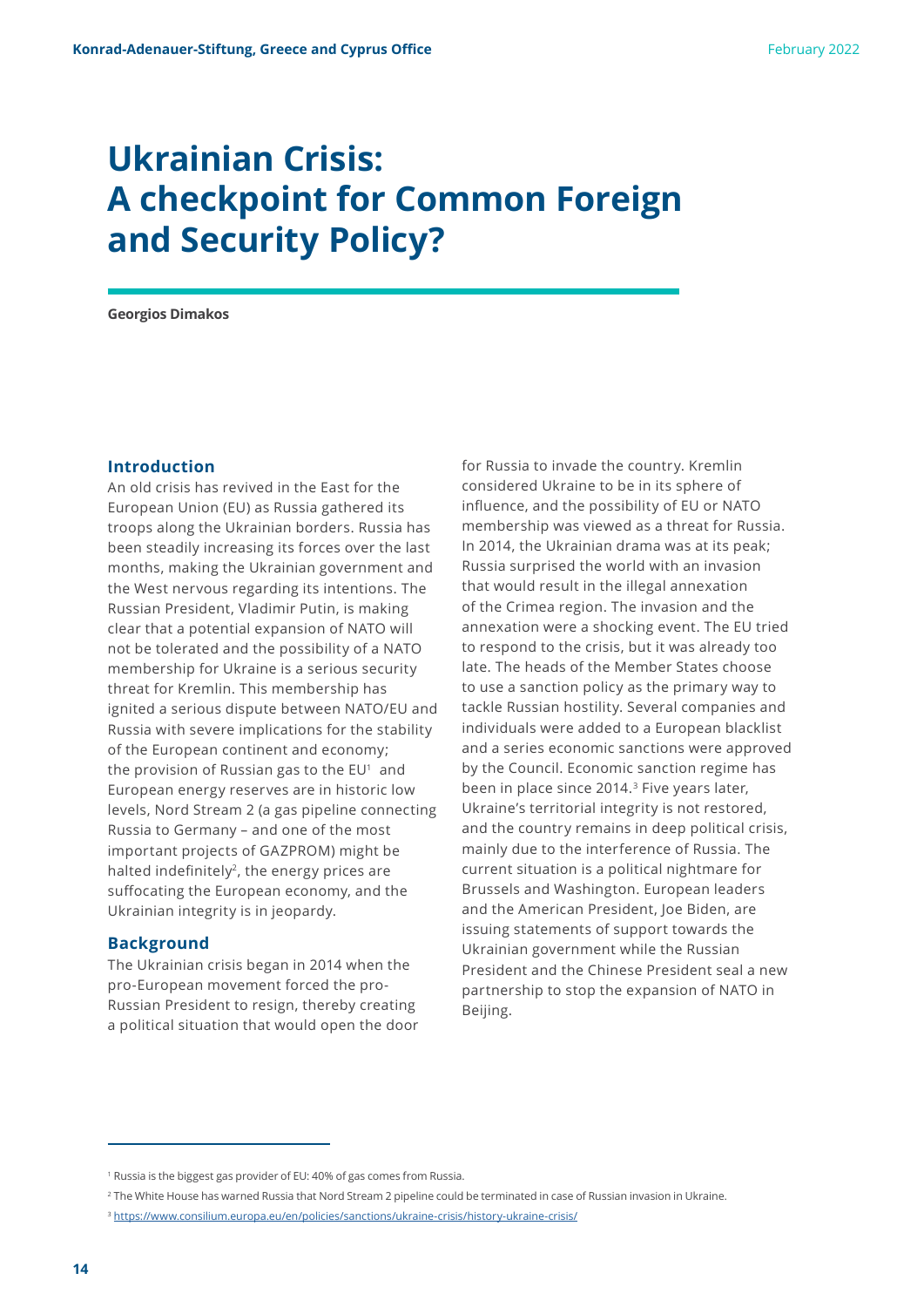

The European Institutions have issued a series of statements of support towards the Ukrainian government following the example of European national governments. In his recent trip to Kyiv, Josep Borrell, High Representative of the EU for Foreign Affairs and Security Policy, stated that there is no security in Europe without the security of Ukraine and that the EU will support Ukraine. However, it is a long way from vague statements calling for de-escalation and respect of international conventions together with a financial support package to an actual act of support and a potential counteraction in case of invasion. The European Commission, the executive arm of the EU, is working full time to prepare for a potential action plan to tackle the crisis and respond to a possible Russian invasion. EEAS and the European Commission will present this plan of action to the European Council, where the leaders of the Member States will have the opportunity to pick and choose policy tools to respond to Russia. Considering the way the EU responded to the 2015 crisis, the EU probably will go forward with the implementation of sanctions. Still, the level of how tough the sanctions are going to be is up to the political intentions of the national governments of the Member States that are going to have heated discussions in Brussels.

#### **The Three Scenarios**

There are three main policy scenarios for the EU. Every scenario will have implications for the European economy and security, and will affect future discussions for the Common Foreign Security Policy (CFSP).

#### **Scenario A: A typical response**

In a case of an open Russian invasion, the level of the threat for the European security would alarm most of the Member States and would facilitate achieving unanimity in the European Council for an action plan. If the leaders manage to reach a consensus fast and adopt economic sanctions (especially targeting high-level officials of the Russian government), the political output of the EU will be maximized. Such a development will convey additional political value for the future of the CFSP and the ongoing discussion for military integration in the EU. This scenario might be an excellent choice for the EU but lacks reality. Reaching unanimity in the foreign policy issues has been a tricky business in the past and some Member States are willing to sabotage a solid European response towards Russia for reasons varying from close ties with Russian oligarchs, exposure to Russian banks, close trade partnerships, to using their veto power in the Council as political leverage towards the EU and for promotion of their national agenda. On top of that, Russia remains an important trade and energy partner. The EU is in the middle of a complex energy transition process as it aims to be climate-neutral by 2050 – essentially becoming the first major economy with netzero greenhouse gas emissions. European countries are cutting the use of fossil fuels, shutting down nuclear power plants, and investing billions in renewable energy sources. The transition towards clean energy is a long process, and the EU can't still produce enough energy to sustain itself. The adoption of tough economic sanctions could backfire in a rather hard period for the bloc. EU will probably seek to balance the intensity of its response and the potential economic impact of the sanctions on its economy.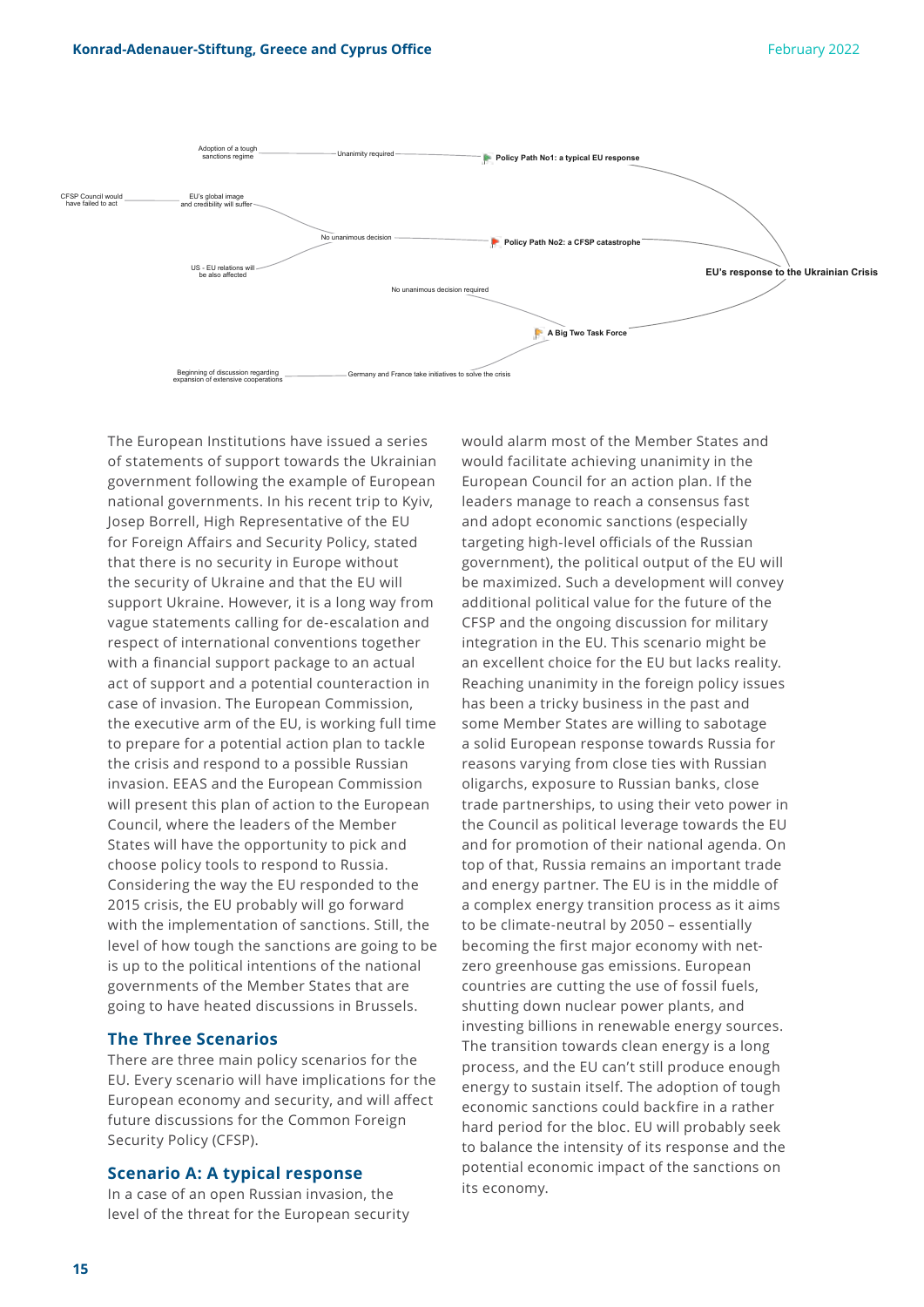#### **Scenario B: a CFSP catastrophe and a non-European response**

As mentioned above, unanimity is the only way forward for the EU to undertake any action in foreign policy. Considering the importance of foreign policy and the political sensitivity of the matters discussed in a CFSP meeting, it comes with no surprise that the negotiations are intense, and the outcome is uncertain. EU consists of 27 members, and the coordination of their strategies can be from a bureaucratic nightmare to an existential crisis for the bloc. In this case, the political and financial implications



of the EU's response might create a delay in the meeting of the leaders of the Union and their ministers. In such a case that no consensus is reached, the political damage for the bloc would be catastrophic. If the EU fails to act due to a lack of unanimity, the EU's image might never revive from that. EU is a significant economic player but seems to be unable to translate its economic force into power in global politics. The possibility of another international crisis handled by the US and Russia bilaterally with the EU in the role of observer will create an existential crisis for the most ambitious and long-term political project. The high stakes for both EU and the security of member states

(especially the Baltic states) would create a particular dynamic in the Council for a European response even if adjustments to the level of severity of actions were made to fit the national interests of Member States that would be more hesitant to act.

#### **Scenario C: a task force of the Big Two**

The last scenario is a bit more complex. In this scenario, the European leaders' unanimity plays a minor role, as the actual negotiations are carried out by the Big Two, Germany and France. The two biggest economies and the strongest army of the bloc come together to formulate a common strategy to tackle the crisis and save the dignity of the EU. It is not the first time that a small group of Member States represent the EU. In one of the EU's most significant diplomatic successes, the Big Three, UK, Germany, and France, together with the EEAS, managed not only to have a prominent role in the negotiations for the future of the Iranian arsenal but also to find a balance in a negotiation room full of tension. The Joint Comprehensive Plan Of Action (JCPOA) might be in uncertain waters but could be a useful model of crisis management for the Ukrainian crisis. France and Germany could lead the negotiations with Vladimir Putin for three reasons; First, Germany and Russia have close economic ties and both care about the survival of their common project Nord Stream 2, the future of which will be in danger if Russia invades Ukraine. In addition, Russia understands the importance of its economic partnership with the EU<sup>4</sup> and the impact of its potential disruption due to sanctions. Second, the US and Russia have a heated past that gives a very narrow window for political maneuvers to both countries, while when it comes to France and Germany, there is a certain political flexibility that could be the key for the solution. Third, Vladimir Putin might feel safer negotiating with representatives of the EU side than US and NATO. The French President, Emmanuel Macron, has publicly expressed his feelings for NATO and this could make him a favorable choice for negotiation with Kremlin.

<sup>4</sup> EU is Russia's biggest trade partner.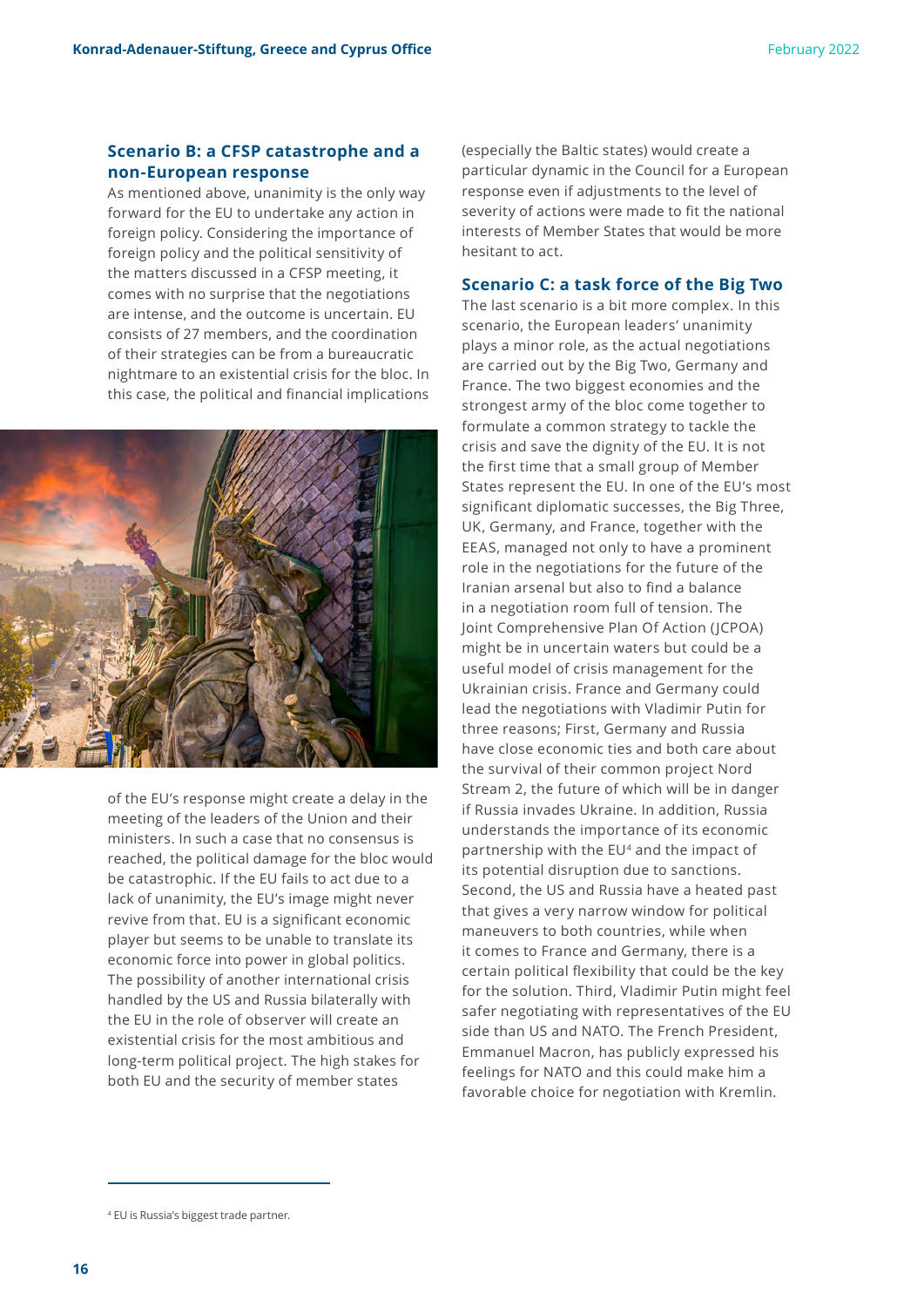A potential task force of the Big Two and the EAAS could ease the tensions between the US and Russia and lead the diplomatic effort to deescalate the tension. For the EU, such a scenario would reaffirm its global image and rebrand its soft power as a helpful tool. This scenario could also be the beginning of a public discussion for the potential change in the architecture of CFSP via strengthening the extensive cooperation between Member States to tackle international crisis.

#### **Concluding Remarks**

The Ukrainian crisis will be a milestone for the EU. One way or another will lead to exciting developments on CFSP as the EU faces its most significant security threat. The EU needs to reconsider its priorities and put its defense and security higher in its agenda. The bloc cannot afford to be just an observer and wait for the US to act on its behalf and protect its integrity. The US and the EU have been in an "awkward alliance" since the 2016 US elections. The four

years of the Trump Administration impacted the European trust to their closest ally. The possibility of a new Trump-like president poses tough questions for how long the EU will have to rely on NATO, a "brain-dead organization" according to Emmanuel Macron. A redesign in the current framework for CFPS aiming to increase the bloc's crisis management and responsiveness, could include expanding extensive cooperation amongst EU countries, and establishing an emergency mechanism for the cases that the EU countries fail to reach consensus.

**Georgios Dimakos** is a Research Fellow at IIER. He holds a MSc on European Politics and Policy from University College of London (UCL). He has also studied law and political science.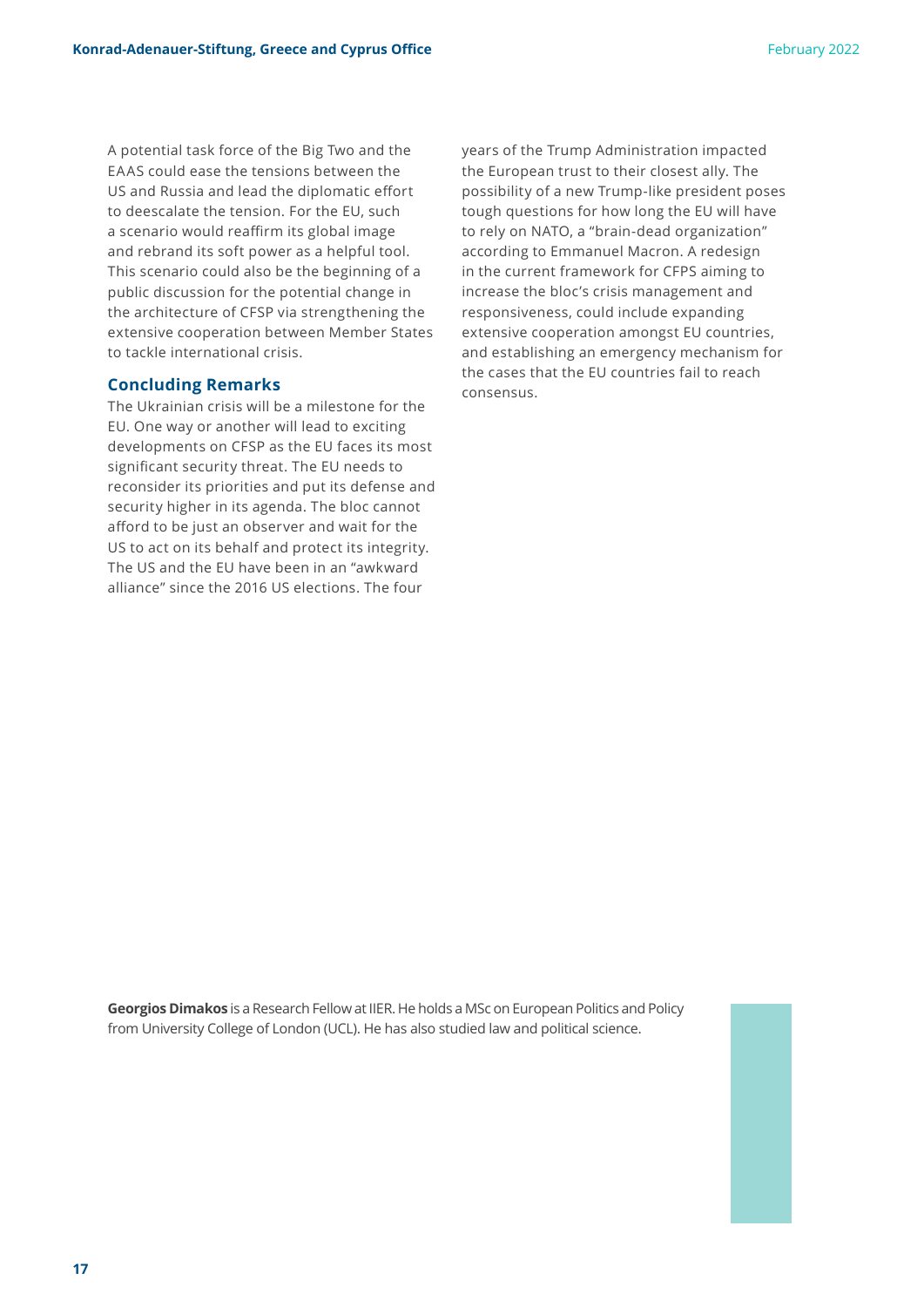### **The "first wave": digitalizing the Balkans during the pandemic**

**Sofia Magopoulou**

The Balkan states have been characterized over time by their "susceptibility" to change and adoption of new technologies in the state matters. However, in the case of the COVID-19 pandemic, we have observed that in many circumstances, states that have traditionally been slow to the adoption of changes have on the contrary responded to the emerging health crisis in an unexpected pace. This paper analyses the challenges and the opportunities that have arisen from the pandemic in the cases of Greece, Bulgaria, Albania and North Macedonia. The case studies focus on the

adoption of mitigating measures in education and the public sector and the communication of the governments during the "first wave" of the COVID-19 pandemic.

#### **Education:**

With the first nationwide lockdown in Greece on March 11, 2020, with 89 confirmed cases and no deaths in the country, the operation of educational institutions at all levels was suspended. As a response to the school closures, the Ministry of Education launched digital tools enabling synchronous and



*Figure 1 Evolution of the "first wave" of the pandemic in Greece, North Macedonia and Bulgaria*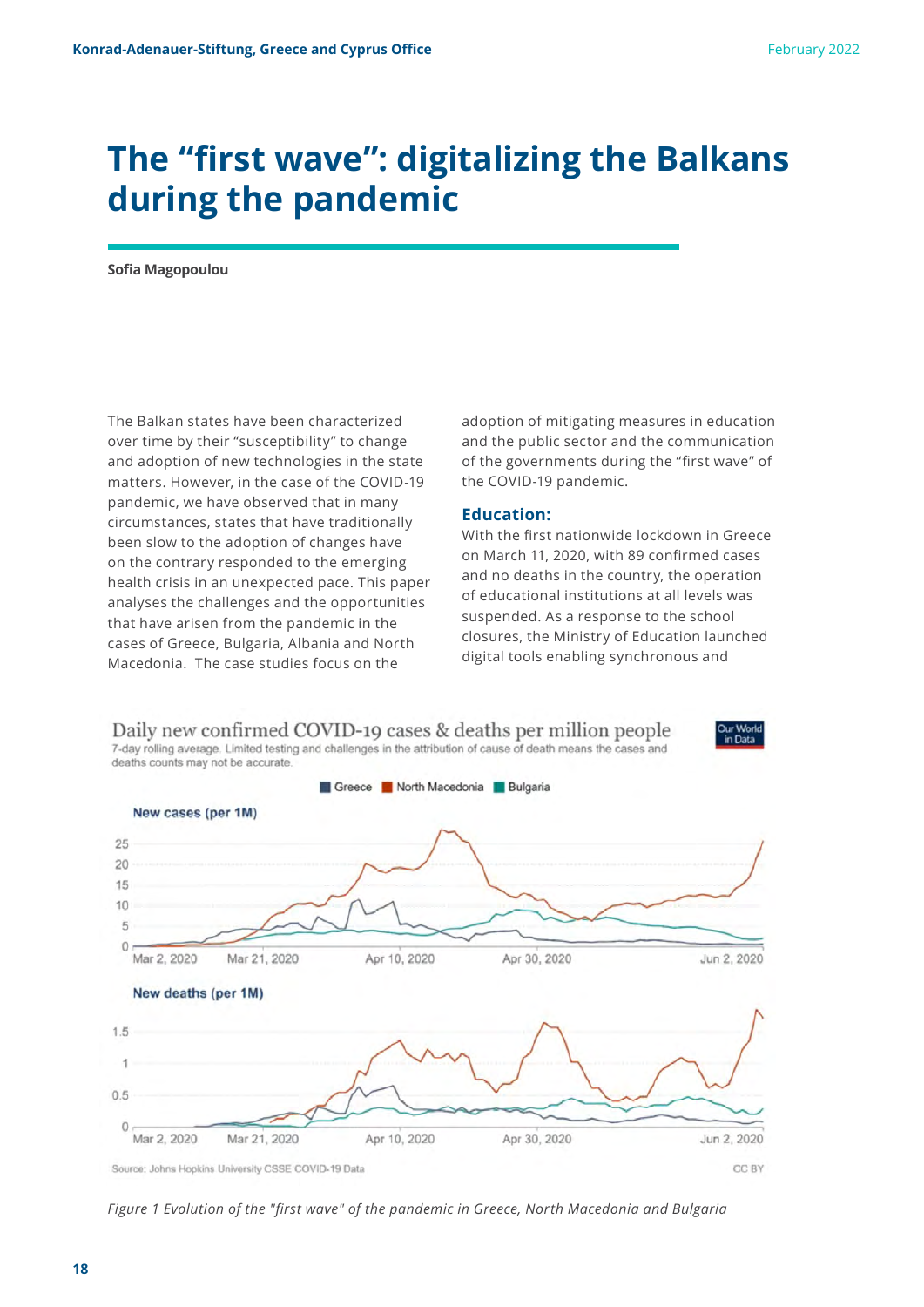asynchronous long-distance learning and a specific web portal providing information for education and training programmes at all levels. The first guidelines for teachers were introduced by the Ministry already on March 21st. Distance learning was organised at various levels and priority was given to the implementation of synchronous classes in the last year of upper secondary education programmes. However, all learners in primary, secondary (including VET), post-secondary and tertiary education had access to distance learning through various tools, including television for primary education. The operating platform was chosen centrally by the Ministry of Education and at all levels the programme was organised by the Ministry in cooperation with the schools. When all levels of education moved to a synchronous mode of education through online classes the programme was organised based on a rolling schedule from morning to early in the afternoon in order not to exceed the capacity of the broadband connection.

In the case of Bulgaria, a variety of e-tools and applications was launched shortly after the beginning of the lockdown, depending on the specific needs of each school. The Ministry of Education created a National online library (e-content repository), where the content was significantly enriched -within a month. During the first trimester of the pandemic, 50 000 users visited the platform and the number of downloaded files exceeded 131,000. In the case of Bulgaria, schools were not provided with a single operating platform, but deployed various tools and even social media to perform online classes.

In the case of North Macedonia, schools did not manage to operate online during the first wave of the pandemic and in autumn 2021 this approach was followed by delays. UNICEF repurposed an online platform and launched the e-classroom aiming at continuing the learning lifeline of students in the country.

#### **Citizens' Information and interaction with the Public Sector**

In the case of Greece, the strategic goals were structured mainly through 2 essential communication messages: "Security Bridge" and "Stay Safe - Stay home!". The campaigns were communicated through the specific platform (https://covid19.gov.gr/) created for this purpose and the taken measures were communicated by daily updating the platform (in its specifically designed thematic sectors) and through TV broadcasts from the authorities. The structure of the platform included all aspects of social and professional life and guidelines were graphically designed. Social media played an increasingly important role in the communication of the new measures and data and daily updates were also sent to citizens using Viber. It is notable that in the case of Greece, the institutional accounts of the relevant authorities and the personal accounts of the politicians have played an important

|                                                                    | <b>TWITTER</b> | <b>FACEBOOK</b> | <b>INSTAGRAM</b> |
|--------------------------------------------------------------------|----------------|-----------------|------------------|
| Ministry of Health (moh)                                           | 32000          | 57366           |                  |
| Government (gov)                                                   | 81000          | 56656           |                  |
| Kiriakos Mitsotakis<br>(personal account of the<br>Prime Minister) | 30100          | 279527          | 295000           |
| Vasilis Kikilias<br>(health minister)                              | 68500          | 107388          | 93300            |
| National Public Health<br>Organisation                             | 17700          | 94781           |                  |
| @PrimeMinistergr                                                   | 617800         |                 |                  |
| Stay Safe                                                          | 299            | 3958            | 607              |

*Table 1 Synopsis of followers/interactions of Social Media Channels/Greece*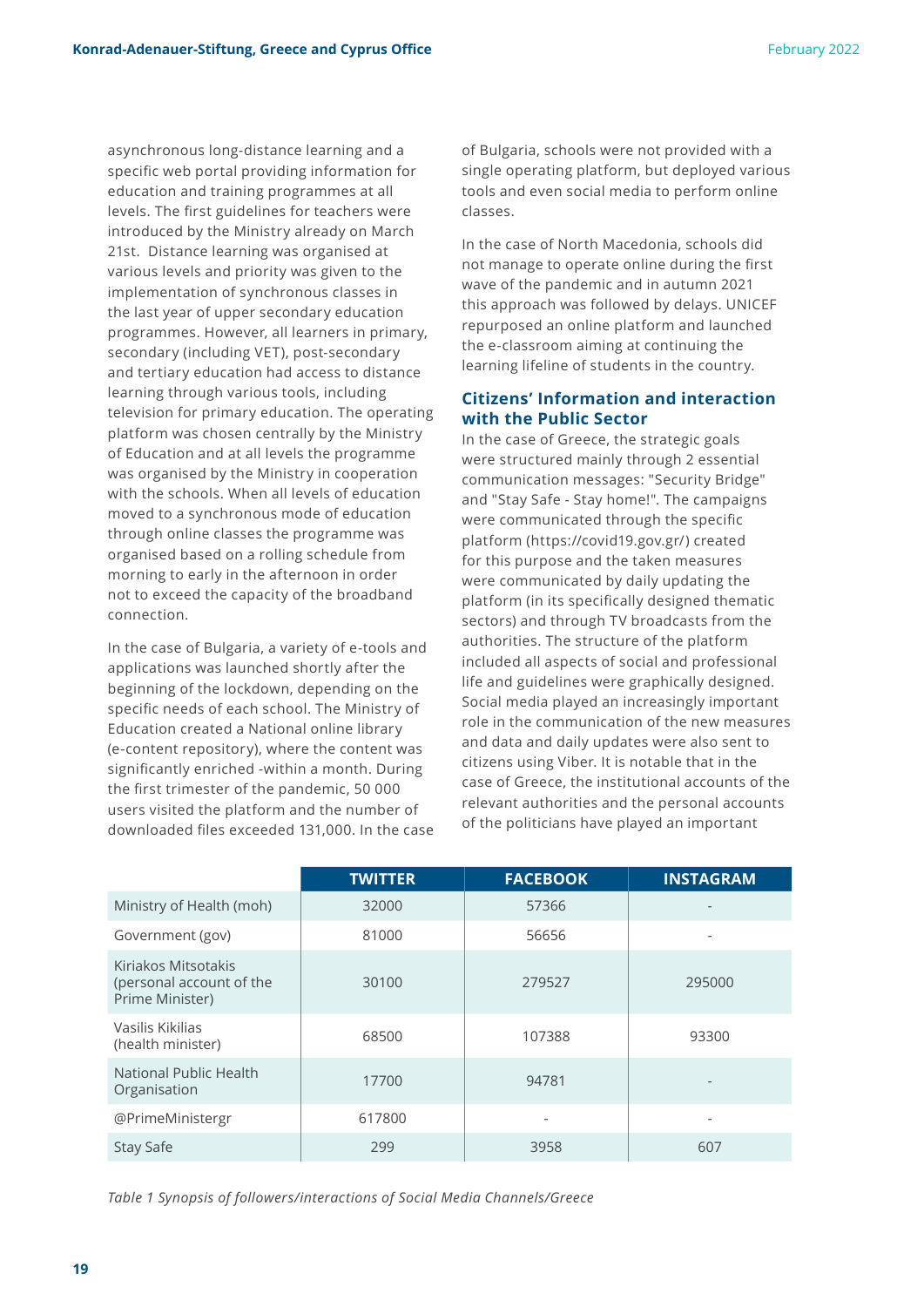role in disseminating the key messages of the campaigns, rather than the channels used specifically for the "Stay Safe" campaign. The most notable product of the pandemic crisis in Greece was the establishment of the e-governance portal (gov.gr), where critical services were digitalized and provided easily and safely to the citizens through the specifically designed platform. Citizens could be safely accredited through their taxation system account or through their banking institutions.

North Macedonia, already before the appearance of the first positive case, had adopted a plan, which allowed it to develop a more coordinated and organized response to the impending health crisis. More specifically, the government, in the 25 February meeting, adopted a series of decisions, aimed at protecting the citizens' health. In this context, the creation of a permanent public information center by the Ministry of Health was proposed, aiming to collect and process the relevant information as well as to establish close cooperation with the media, so that citizens could be informed accurately and validly (Republic of North Macedonia, 2020). More specifically, the creation and distribution of brochures, press releases, the promotion of stories and examples as well as the promotion



of announcements and remarks by public bodies were promoted. Advertising has also played a catalytic role in promoting messages, through newsletters in magazines and newspapers and through advertisements on television, radio and the internet. Furthermore, the social media (Facebook, Twitter, Instagram,

YouTube), through their ability to broaden the common goal and their increased ability to interact, played an important role in the whole process. More specifically, the decisions of the government were posted on its official pages on Facebook, Twitter and Instagram, while the individual ministries also moved in this direction. In addition, the state's presence was further strengthened through the creation of a special website for the coronavirus (KoronavirusMK) and its respective social media pages as well as the creation of the corresponding mobile application. Comparing the dynamics of the government, the Ministry of Health and the KoronavirusMK social media pages, we can see that the government pages were more popular with the public. More specifically, the government had a stronger presence on Facebook and the Twitter community. The Ministry of Health, on the other hand, was characterized by a more dynamic presence on Instagram, while at the same time it was distinguished for its stable and growing presence on other social networking platforms. On the other hand, the page about the coronavirus, although it did not have a long-term presence on social media, managed in a short period of time to develop a dynamically evolving presence on the Facebook platform, while still having a rather limited audience on other social media networking.

In the case of Bulgaria, the main communication from the state to the citizens emerged through the platform "ViruSafe". The channel was created to be used by the national authorities to disseminate up-to-date information on the spread of the disease, its symptoms and individual prevention measures. The channel also allows the download of the "ViruSafe" application for mobile telephony, which allows users to report any symptoms / signs, receive personalized advice about their treatment and applicable disease reduction measures. In early May, a chatbot was launched on the popular social networking site Viber as part of the official COVID-19 portal. The channel was created to be used by the national authorities to disseminate up-to-date information on the spread of the disease, its symptoms and individual prevention measures. In addition, through the application "ViruSafe" for mobile devices, which is provided free of charge by the state citizens could interact and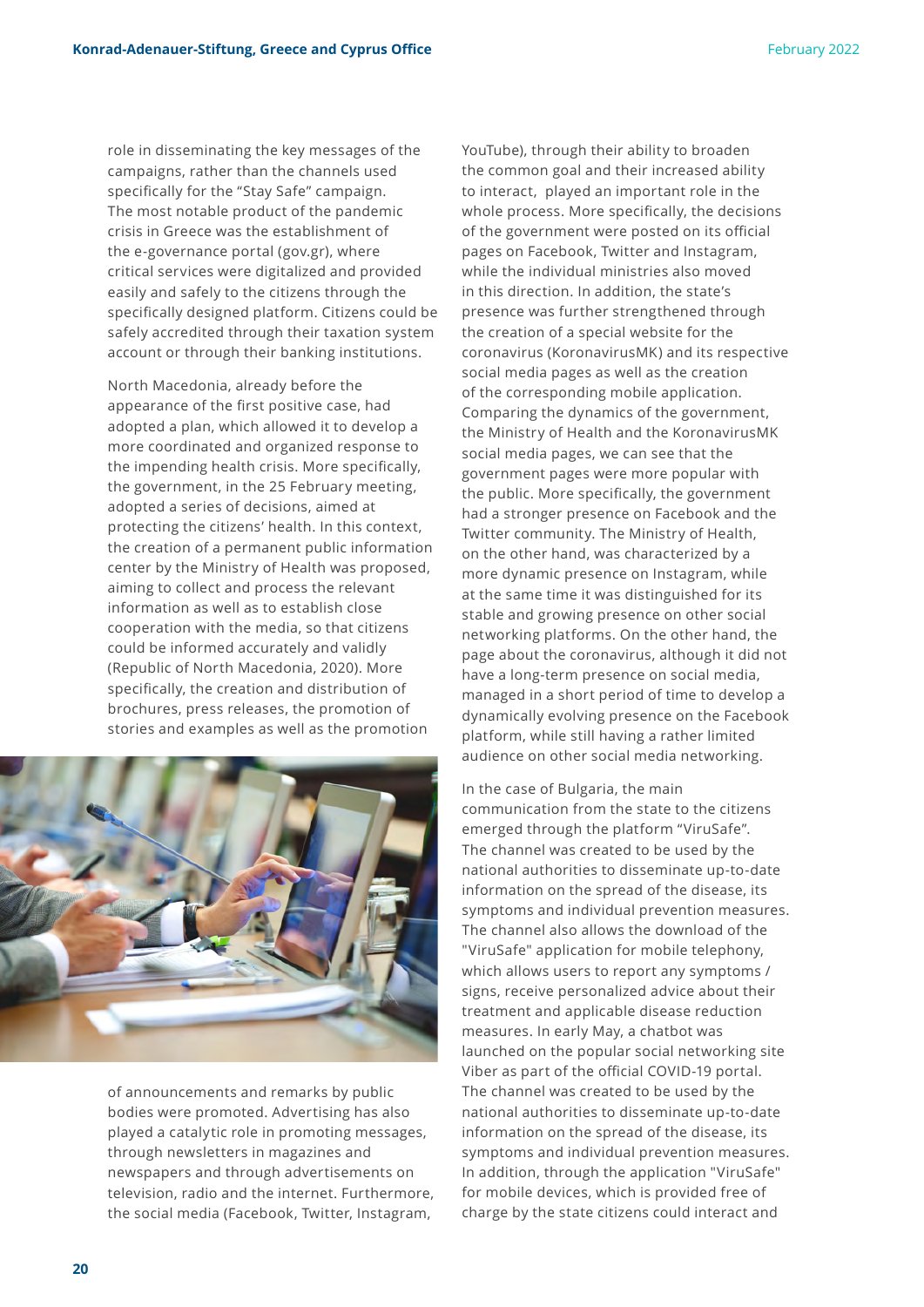receive advice from a specialist doctor in real time, as well as to be sent notifications about the development of cases near or within the area where they are active.

#### **Conclusions**

The pandemic is still an ongoing phenomenon and therefore its effects and outcomes at all levels can be holistically studied after its end. However, if we perceive the pandemic as an emergency crisis, one of which is expected to arrive in the years to come, we can conclude that there are valuable lessons-learnt through the process. The emerging crisis from March 2020 has shown that despite the continuous problems in the state response in the Balkan States, the state apparatus managed not

only to survive the crisis but also to create opportunities to further enhance its future status and progress digitalization.

The management of the pandemic might have not been successful in various examples and for different periods of time, however, if the glass is seen as half full, the Balkans, as presented in the cases above, have managed to respond fast, but also develop toolkits that can simplify the processes in the future. During the crisis, we have observed, that the long and dark pathway of the Balkan bureaucracies has been in many ways critically surpassed overnight. The progress recorded during the pandemic should be seen in the future as the first step towards seeing the Balkans as modern states.

#### **Online Sources**

[https://ourworldindata.org/](https://ourworldindata.org/
)

[https://koronavirus.gov.mk/en](https://koronavirus.gov.mk/en
)

[https://virusafe.info/](https://virusafe.info/
)

[https://covid19.gov.gr/](https://covid19.gov.gr/
)

[https://www.unicef.org/eca/node/5786](https://www.unicef.org/eca/node/5786
)

[https://www.balcanicaucaso.org/eng/Areas/Bulgaria/Bulgaria-the-consequences-of-the-pandemic-on](https://www.balcanicaucaso.org/eng/Areas/Bulgaria/Bulgaria-the-consequences-of-the-pandemic-on-young-students-214635)[young-students-214635](https://www.balcanicaucaso.org/eng/Areas/Bulgaria/Bulgaria-the-consequences-of-the-pandemic-on-young-students-214635)

[https://www.cedefop.europa.eu/en/news/greece-responses-covid-19-outbreak](https://www.cedefop.europa.eu/en/news/greece-responses-covid-19-outbreak
)

<https://www.bsg.ox.ac.uk/research/research-projects/covid-19-government-response-tracker>

**Sofia Magopoulou** is a Political Scientist with postgraduate studies on Governance and Regional Development in the Aristotle University of Thessaloniki. She currently works as an Assistant Project Manager on Horizon Europe Funds at ViLabs and as an Assistant Researcher in the Laboratory of Applied Political Research of the Aristotle University of Thessaloniki. She has been an active member of the European Youth Parliament working with students from all over Europe through non-formal education.